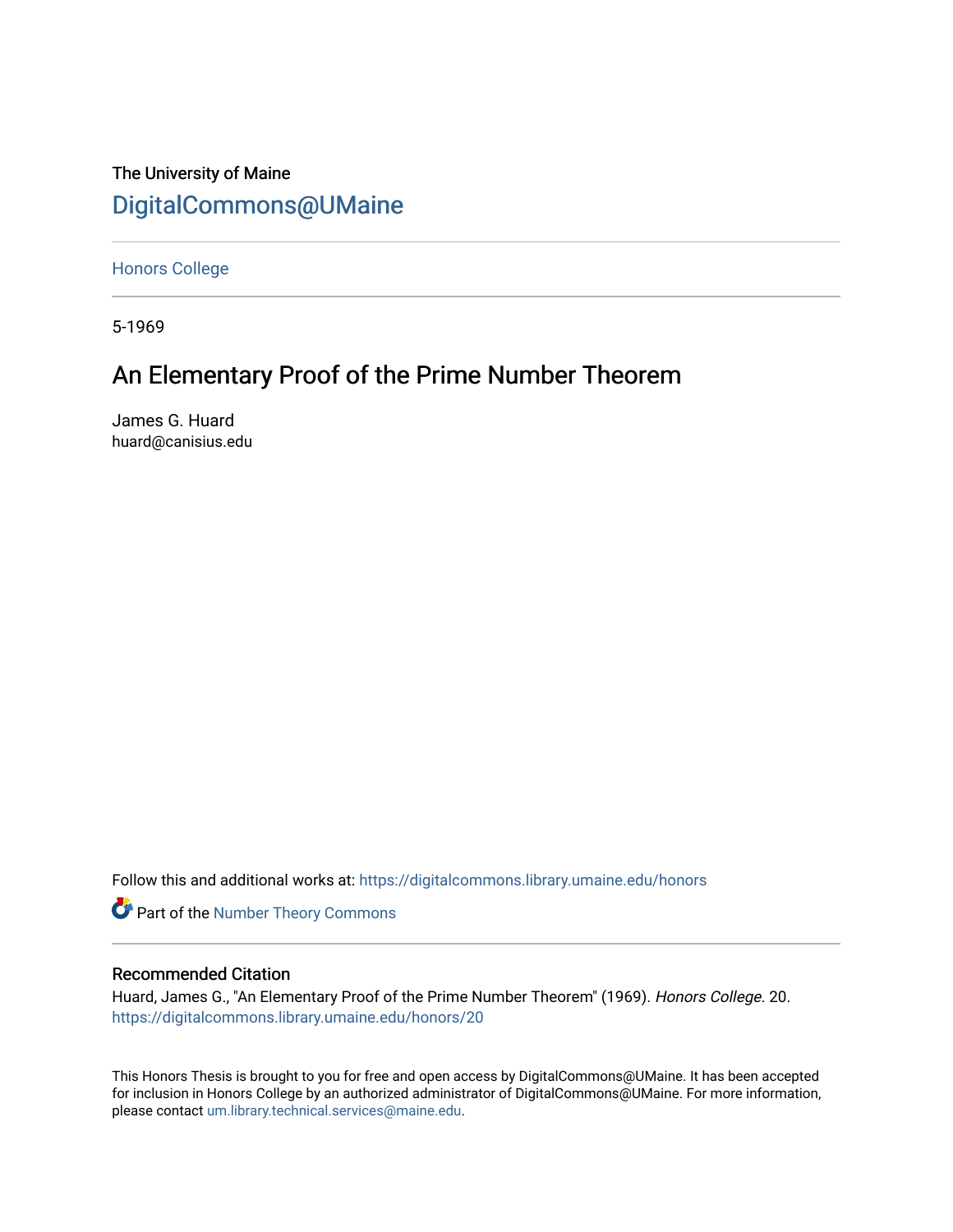## AN ELEMENTARY PROOF OF THE PRIME NUMBER THEOREM

James G. Huard

A Thesis Submitted in

Partial Fulfillment of

the Senior Honors Program

May 5, 1969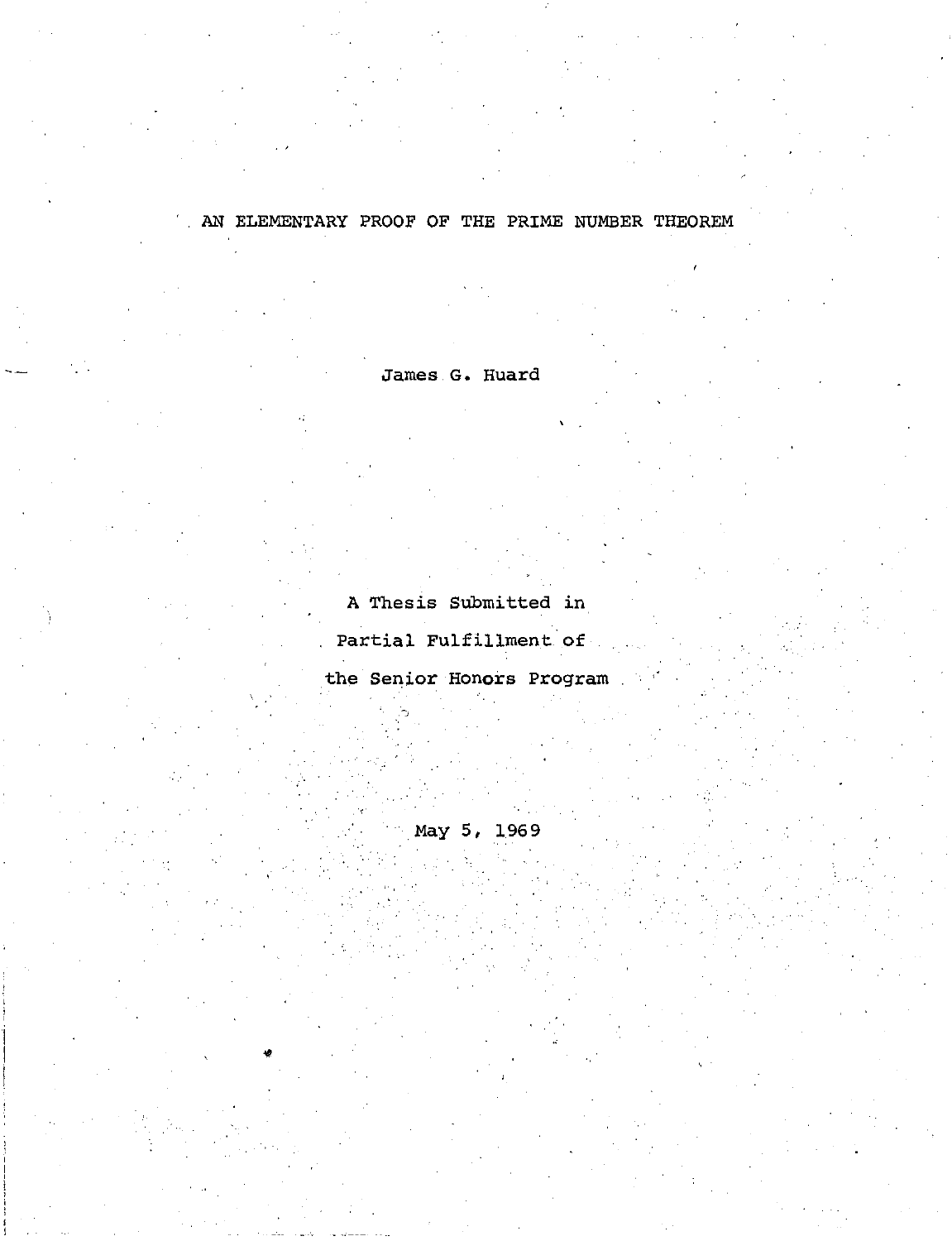#### INTRODUCTION

Among the oldest and most intriguing problems of number theory is that of the distribution of prime numbers. The most important result yet obtained in this area is the Prime Number Theorem. In order to discuss it, we shall find the following introductory material particularly useful.

Definition. An integer  $p > 1$  that is not the product of two other positive integers, both smaller than p, is called a prime number: an integer that is not prime is called a composite.

Thus, for example, the numbers  $2,3,5,7,11$ , and 13 are prime, whereas  $4,6,8,9,10$ , and 12 are composite.

It has been known since antiquity (Euclid, about 300 B.C.) that the number of primes is infinite. The proof of this fact is quite short: Let  $2,3,5,...$ , p be the series of primes up to p. Now form the number  $q=(2\cdot3\cdot5\cdot\ldots\cdot p)+1$ . Since q is clearly not divisible by any of the numbers 2,3,5, ••. p, it is therefore either itself prime or is divisible by a prime between p and q. In , ither case there is a prime greater than  $p$ .

However, there are also arbitrarily large gaps in the series o. imes': Let k be any positive integer. Now consider the in. ers  $(k+1)!+2$ ,  $(k+1)!+3$ , ...,  $(k+1)!+k$ ,  $(k+1)!+k+1$ , where n! is defined to be  $n(n-1)(n-2)...3.2.1.$  Each of these is composite since j divides  $(k+1)!+j$  if  $2 \leq j \leq k+1$ . Thus given any positive integer k, there exist k consecutive composite integers.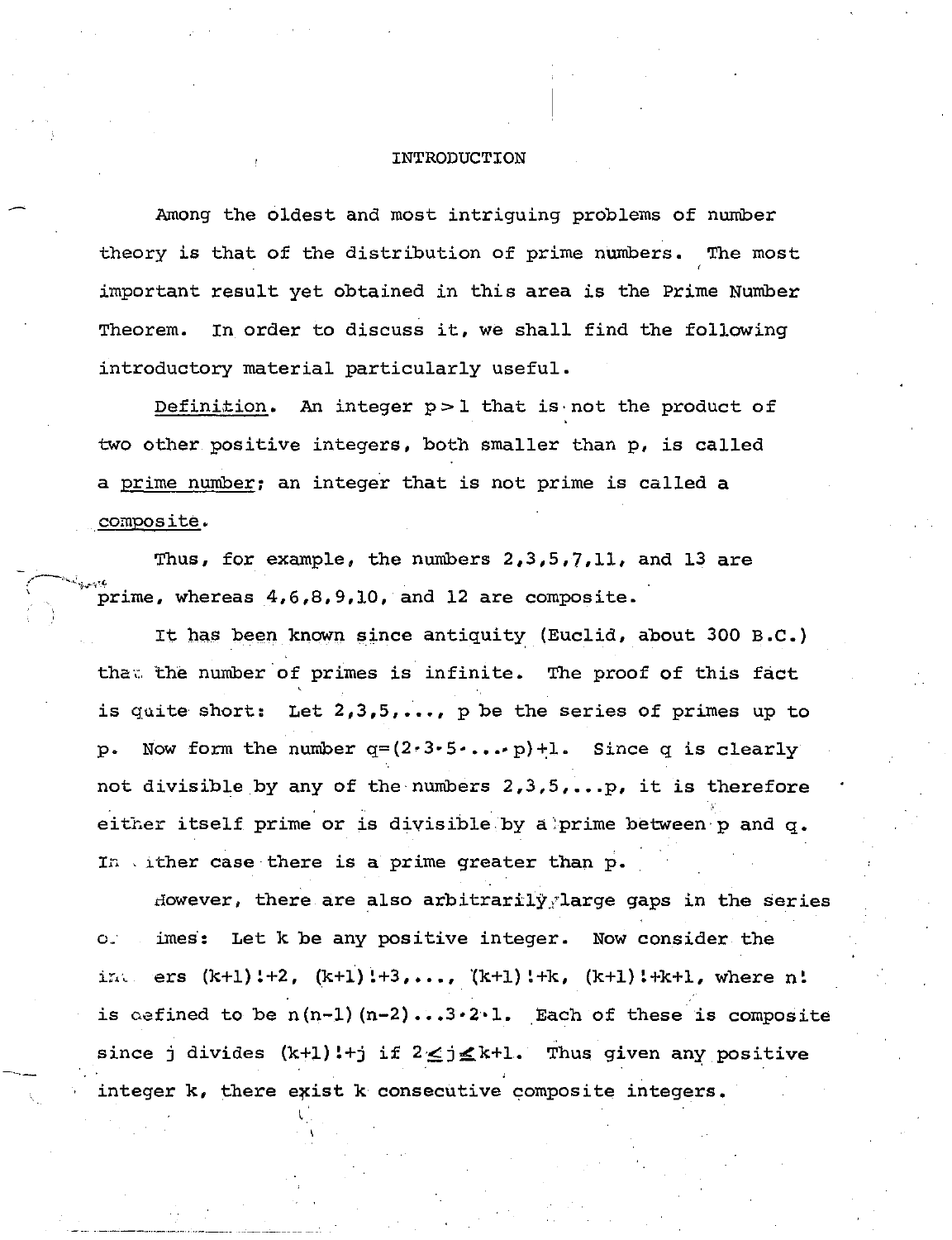It is obviously important to know something about the occurrence of prime numbers among the. natural numbers. Let

 $\pi(x)$  denote the number of primes that do not exceed x. Because of the irregular occurrence of the primes, we cannot expect a simple formula for  $\Pi(x)$ .

In a notebook published posthumously, Gauss (1777-1855) conjectures that

$$
\lim_{x\to\infty}\frac{\pi(x)}{L_{i,x}} = 1,
$$

where Li  $x=\int_{-2}^{x} dt / log$ t. He arrived at this conjecture by observing that the primes seem to have an asymptotic density which is 1/log x at x . Legendre (1752-1833) conjectured that

$$
L = \lim_{x \to \infty} \frac{\pi(x)}{x/\log x} = 1
$$
; that is,  $\pi(x) \sim \frac{x}{\log x}$ 

This conjecture is today known as the Prime Number Theorem (henceforth denoted PNT). Gauss's conjecture is the· more profound since it has since been shown that

$$
L_1 \times = \frac{x}{\log x} + \frac{1! \cdot x}{(\log x)^2} + \dots + \frac{q! \cdot x}{(\log x)^{g+1}} \left[ 1 + \frac{\varepsilon}{\log x} \right],
$$

where  $\mathcal{E}(x) \longrightarrow 0$  as x becomes infinite. In an attempt to prove the PNT, Tchebycheff (1821-1894). showed that

$$
(0.92 \cdots) \frac{X}{\log X} \leq 1 \leq (1.105 \cdots) \frac{X}{\log X}
$$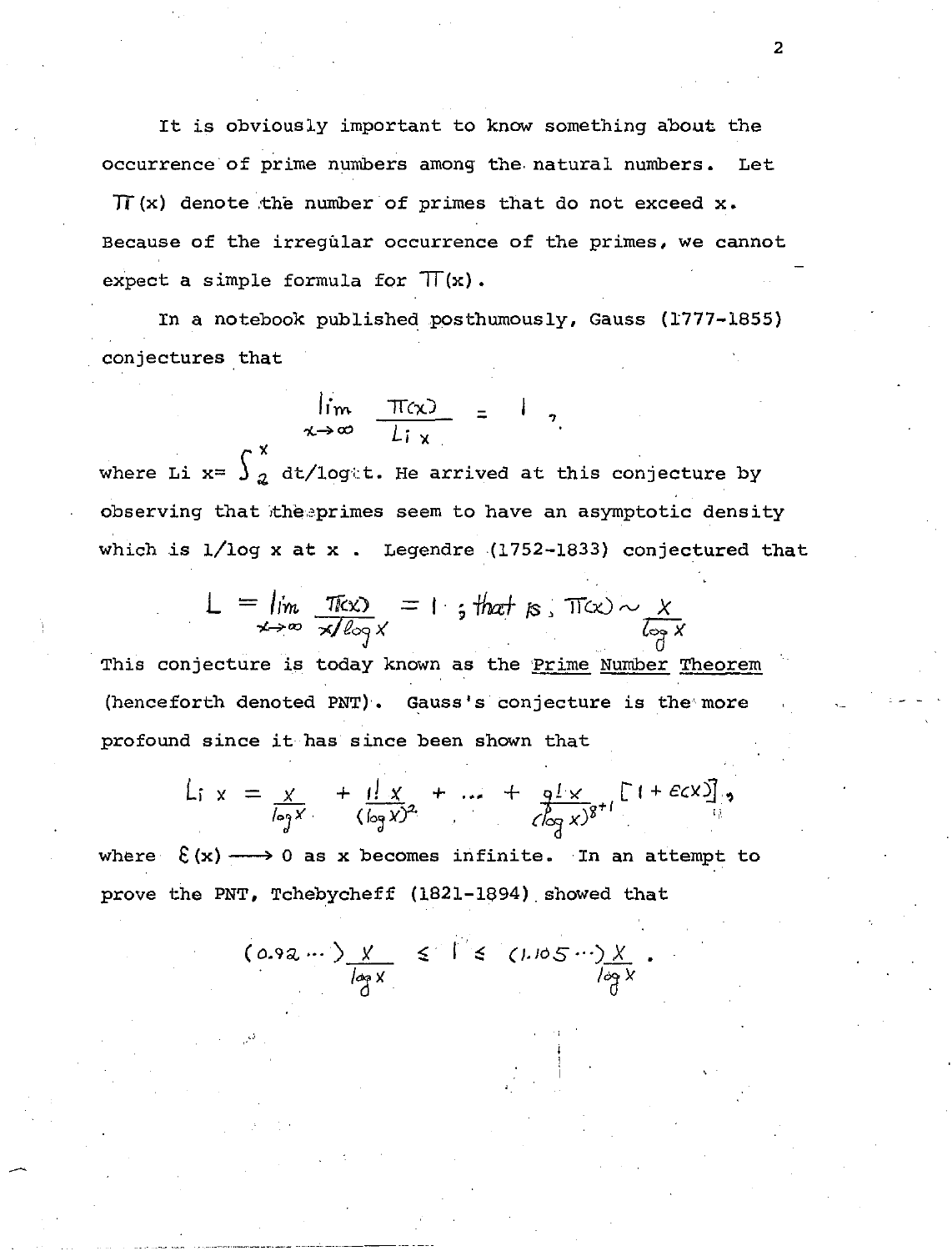He also proved that if the limit L in Legendre's conjecture exists, then L=l.

In 1859, Riemann (1826-1866} approached the problem indirectly and connected it with the zeta-function

$$
\mathcal{L}(s) = \sum_{n=1}^{\infty} n^{-s}
$$

He was not completely successful; his proof had several serious gaps. The most important of these could not be filled until the properties of entire functions had been established. In 1876, using Hadamard's theory. of entire functions, J. Hadamard (1865- 1963) and de la Vallée Poussin (1866-1962) succeeded in proving the PNT. Several of the gaps which still remained have s·ince been taken care of. However, the so-called Riemann Hypothesis (if  $\sum (x+iy) = 0$ , then  $x=\frac{1}{x}$ ), which is most important to a more nearly precise formulation of the PNT, has so far defied all attempts at a proof or refutation.

In 1948, Atle Selberg and P. Erdos succeeded in finding an "elementary" proof of the PNT. Here "elementary" is used in the sense of avoiding the use of complex variables, Fourrier analysis, and similar non-elementary methods employed previously. That it should not be construed to mean "easy" will soon become apparent. The rest of this paper is devoted to such a proof of the PNT.\*

\*Specifically, the following proof follows closely that given by J.G. van der Corput (see Bibliography) which is based on notes from the 'conference Erdos gave at Amsterdam for the "Wiskundig Genootschap" in October, 1948.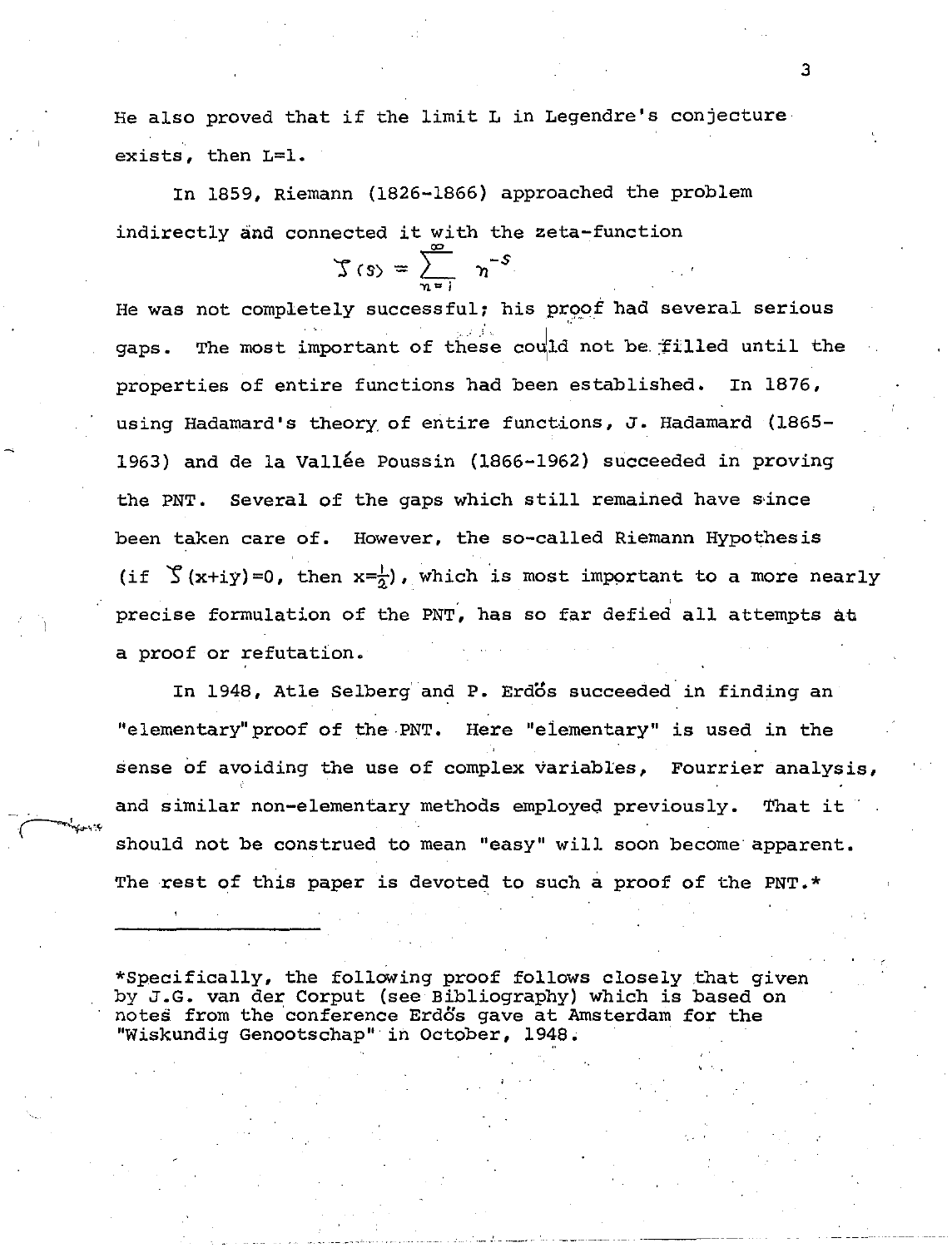## PROOF OF THE PRIME NUMBER THEOREM

4

In the theory of numbers we usually consider, not the function  $\Pi(x)$ , but the function

$$
\mathcal{O}(x) = \sum_{P \in \mathbf{x}} \log p
$$

which is much easier to work with. The above sum is extended over all prime numbers  $p \le x$ ; It is sufficient to show that  $\sqrt{2(x)}$  approaches lias x becomes infinite. X.

$$
\mathcal{P}(x) = \sum_{p \leq x} \log p \leq \log x \sum_{p \leq x} 1 = \pi(x) \log x.
$$

Now

 $\mathbf{I}$  .

For  $1 \leq y \leq x$ , one has

$$
Trcx - y \leq \pi c x - \pi c y \leq \frac{1}{\log g} (\sqrt{2c}x) - \sqrt{2c} \sqrt{3} \leq \frac{\sqrt{2c}x}{\log \frac{c}{d}}
$$

Thus

(1)

$$
\frac{\sqrt{2}(x)}{x} \leq \frac{\pi}{2} \frac{\log x}{x} \leq \frac{y \log x}{x} + \frac{\log x}{\sqrt{2}} \cdot \frac{\sqrt{2}(x)}{x}
$$

Let us choose  $y=x^{p(x)}$ , where  $p(x) < 1$  and  $p(x) \longrightarrow 1$  slowly enough so that

$$
\frac{\log X}{X} \longrightarrow 0 \text{ as } X \longrightarrow \infty
$$

*V-l(C-1.) X*  , Such a f> (x) exists: Let *!(CX)* -1-

. . . . . . . . . . . .  $\mathbf{I}$ Then  $\lim_{X \to \infty} (1 - \frac{\log \log X}{\log X}) = 1$ .

Now show

$$
\lim_{x\to\infty} x^{1-\rho cx} = \lim_{x\to\infty} x^{\frac{1}{\log\log x}} = \infty :
$$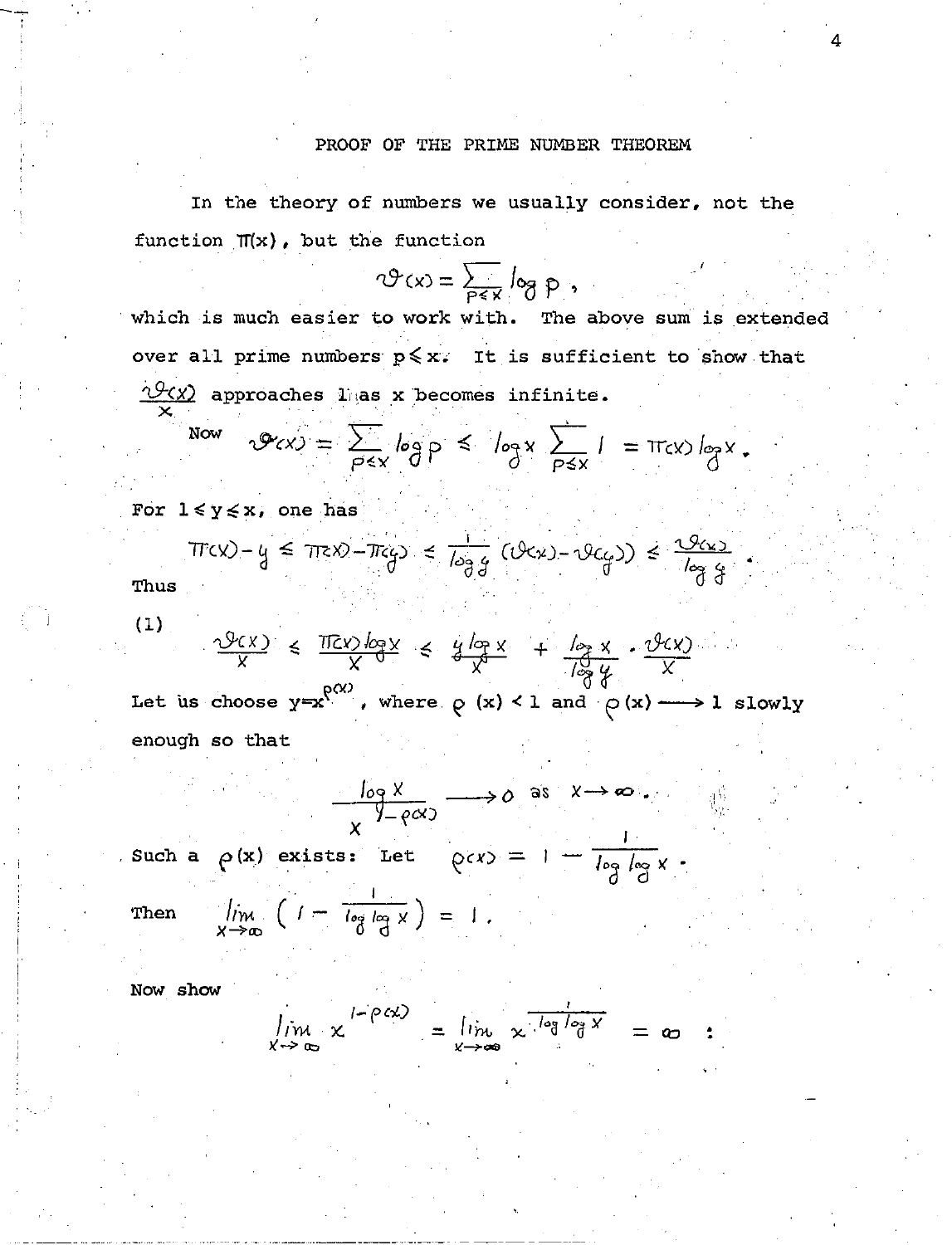$$
\lim_{x \to \infty} x^{\frac{1}{\log_3 \log x}} = e^{-\frac{1}{2} \log_3 \left(\frac{1}{\log_3 \log x} - \log_3 x\right)} = e^{-\frac{1}{2} \log_3 \left(\frac{1}{\log_3 x}\right)} = e^{-\frac{1}{2} \log_3 \left(\frac{1}{\log_3 x}\right)} = e^{-\frac{1}{2} \log_3 \left(\frac{1}{\log_3 \log x}\right)} = \lim_{x \to \infty} \frac{\frac{1}{\log_3 \left(\frac{1}{\log_3 \log_3 x}\right)} - \frac{1}{\log_3 \log_3 x}}{\frac{1}{\log_3 \log_3 x} - \frac{1}{\log_3 \log_3 x} - \frac{1}{\log_3 \log_3 x} - \frac{1}{\log_3 \log_3 x} - \frac{1}{\log_3 \log_3 x} - \frac{1}{\log_3 \log_3 x} - \frac{1}{\log_3 \log_3 x} - \frac{1}{\log_3 \log_3 x} - \frac{1}{\log_3 \log_3 x} - \frac{1}{\log_3 \log_3 x} - \frac{1}{\log_3 \log_3 x} - \frac{1}{\log_3 \log_3 x} - \frac{1}{\log_3 \log_3 x} - \frac{1}{\log_3 \log_3 x} - \frac{1}{\log_3 \log_3 x} - \frac{1}{\log_3 \log_3 x} - \frac{1}{\log_3 \log_3 x} - \frac{1}{\log_3 \log_3 x} - \frac{1}{\log_3 \log_3 x} - \frac{1}{\log_3 \log_3 x} - \frac{1}{\log_3 \log_3 x} - \frac{1}{\log_3 \log_3 x} - \frac{1}{\log_3 \log_3 x} - \frac{1}{\log_3 \log_3 x} - \frac{1}{\log_3 \log_3 x} - \frac{1}{\log_3 \log_3 x} - \frac{1}{\log_3 \log_3 x} - \frac{1}{\log_3 \log_3 x} - \frac{1}{\log_3 \log_3 x} - \frac{1}{\log_3 \log_3 x} - \frac{1}{\log_3 \log_3 x} - \frac{1}{\log_3 \log_3 x} - \frac{1}{\log_3 \log_3 x} - \frac{1}{\log_3 \log_3 x} - \frac{1}{\log
$$

 $\overline{5}$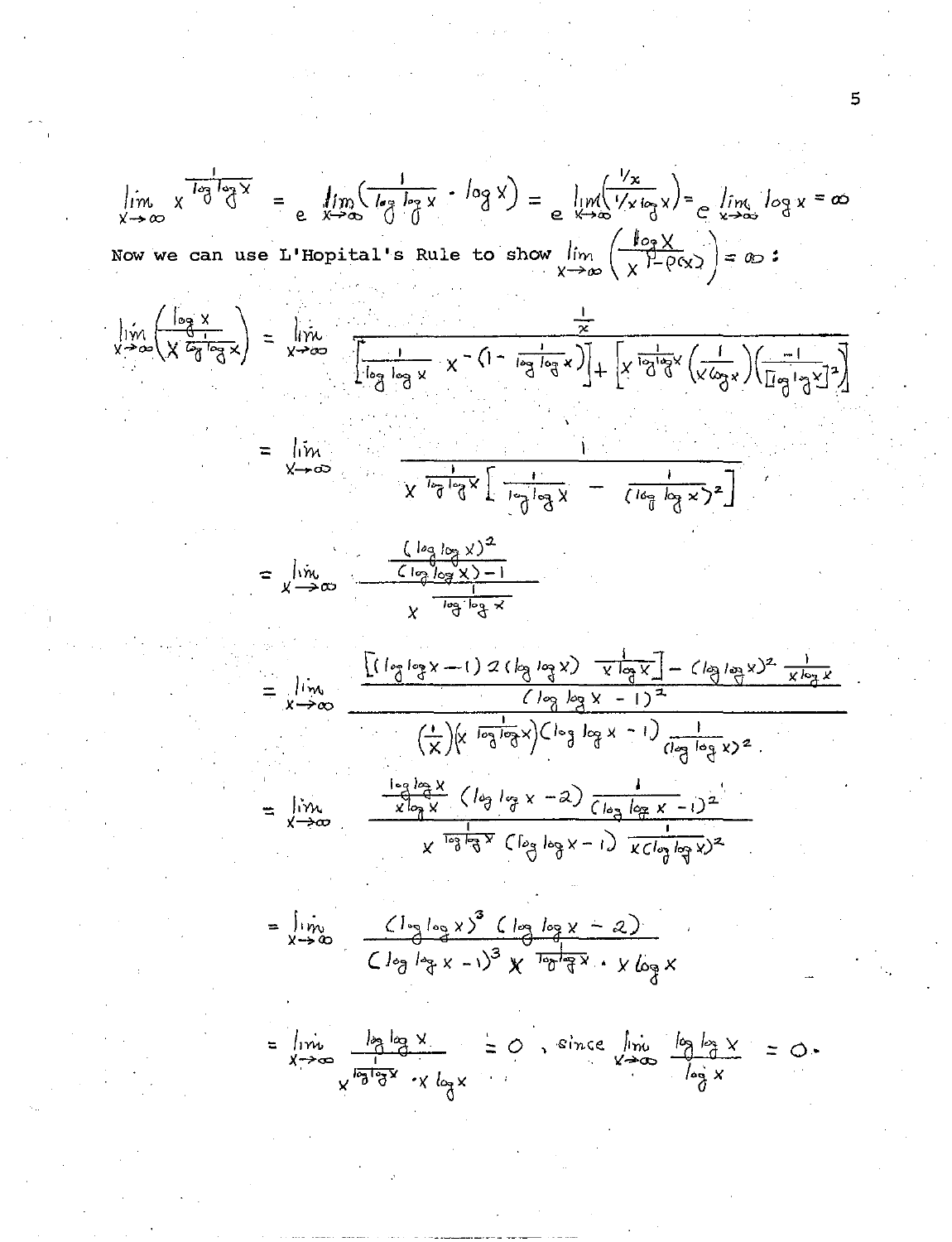Equation (1) now becomes

Th'

$$
\frac{\sqrt{2}(x)}{x} \le \frac{\pi \alpha}{x} \frac{\log x}{x} \le \frac{\log x}{x^{1-\rho cx}} + \frac{1}{\rho cx} \cdot \frac{\sqrt{2}(x)}{x}
$$
\n
$$
\frac{\sqrt{2}(x)}{x} \to 1 \quad \text{implies that} \quad \frac{\pi \alpha}{x} \frac{\log x}{\sqrt{x}} \to 1 \quad (\text{i.e., PNT}).
$$

Our proof is divided into two distinct parts. The first is devoted almost exclusively to the proof of Selberg's formula:

$$
\frac{\partial y(x)}{x} + \frac{2}{x \log x} \sum_{p \leq x} \vartheta\left(\frac{x}{p}\right) \log p \longrightarrow 2 \text{ as } x \longrightarrow \infty.
$$

In the second part we will deduce the PNT from this formula.

## I Proof of Selberg's Formula.

Let  $\mu$  (m) denote the Mobius function, which is defined as follows:

> i)  $\mu$  (1)=1; ii)  $\mu$  (m)=0, if p<sup>2</sup> divides m for some p; iii)  $\mu$  (m)=(-1)<sup> $\dot{r}$ </sup>, where m=p<sub>1</sub>p<sub>2</sub> .... p<sub>r</sub>is the decompo-

sition of m into prime factors.

Thus we have  $\mu(1)=1$ ,  $\mu(2)=-1$ ,  $\mu(3)=-1$ ,  $\mu(4)=0$ ,  $\mu(5)=-1$ ,  $\mu(6)=1$ , etc.

The function  $\mathcal{M}(m)$  is multiplicative; that is,  $\mu$ (ab) =  $\mu$ (a) ·  $\mu$ (b). if a and b are relatively prime natural numbers. This assertion results immediately from the way in which we have defined  $\mu$  (m).

Lemma 1. For each integer  $h \ge 0$ , the function

$$
P_{h}(m) = \frac{1}{d|m} \mu(d) \log^{h} d
$$

(where the sum is extended over all divisors of m, including 1 and m) equals zero, if the natural number m contains more than h different prime factors.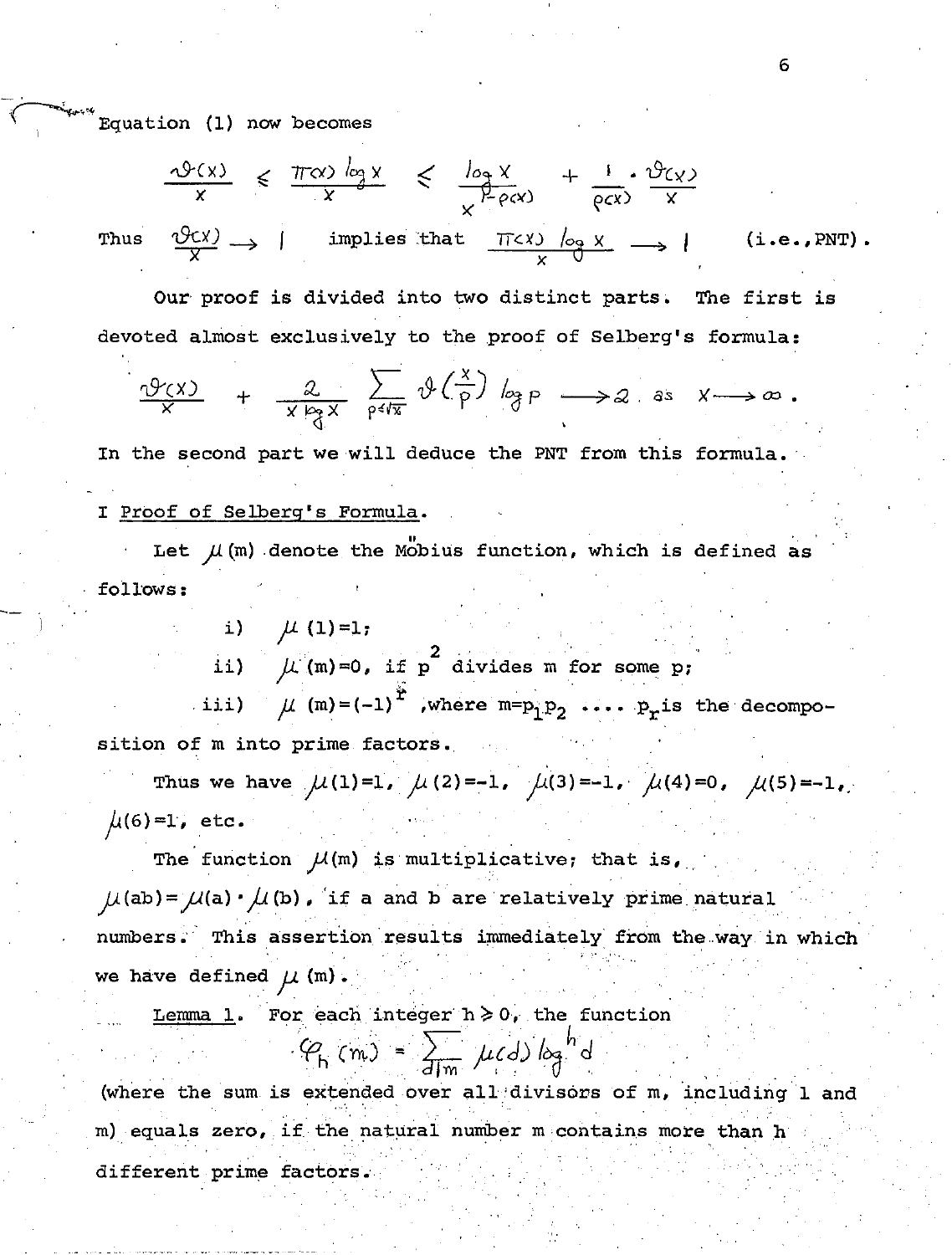Remark: We will use this lemma only for h=O,l,2.

Proof: For h=O the function becomes

(2)  $\qquad \qquad \sum_{d|n} \mu(d) = 0$ 

--

for all integers  $m > 1$  (the sum equals 1 for  $m=1$ ). This formula is evident. Let  $m=p_1^{a'_1}p_2^{a_2}\cdots p_r^{a'_r}$  be the decomposition of m into prime factors. Since  $\mu$ (d)=0 if  $p_i^2$  divides d for some<br>  $p_i$ , only  $1 + {r \choose 1} + {r \choose 2} + \cdots + {r \choose r} = 2^r$  divisors of m have to be considered in the sum. Now the divisor  $d=1$ contributes 1, the  $\binom{r}{1}$  divisors  $p_1, p_2, \ldots, p_r$  each contribute -1, the  $\binom{r}{2}$  divisors  $p_1p_2$ ,  $p_1p_3$ ,  $\cdots$ ,  $p_{r-1}p_r$  each contribute + 1, etc. Therefore the total contribution is  $1 - {r \choose 1} + {r \choose 2} - \cdots + {r \choose r}$ =  $(1-1)^{r}$  = 0. Thus the lemma is shown for h=O.

We now use finite induction on h. Assume the lemma has been shown for  $h \le k-1$ . Let  $h=k$ . Also let  $m=p^{\alpha'}b$ , where  $\alpha\geq 1$  and where the integer b is not divisible by the prime number p. We then have

$$
\varphi_{k}(m) = \sum_{d \mid b_{p} \alpha} \mu(d) \log^{k} d
$$
  
\n
$$
= \sum_{d \mid b_{p}, d_{2} \mid p^{\alpha}} \mu(d_{1}d_{2}) (\log d_{1} + \log d_{2})^{k}
$$
  
\n
$$
= \sum_{n=0}^{k} {k \choose n} \sum_{d \mid b} (\mu(d_{1}) \log^{n} d_{1}) \sum_{d_{2} \mid p^{\alpha}} (\mu(d_{2}) \log^{k-n} d_{2})
$$
  
\n
$$
= \sum_{n=0}^{k} {k \choose n} \varphi_{n}(b) \varphi_{k-n}^{n}(p^{\alpha}).
$$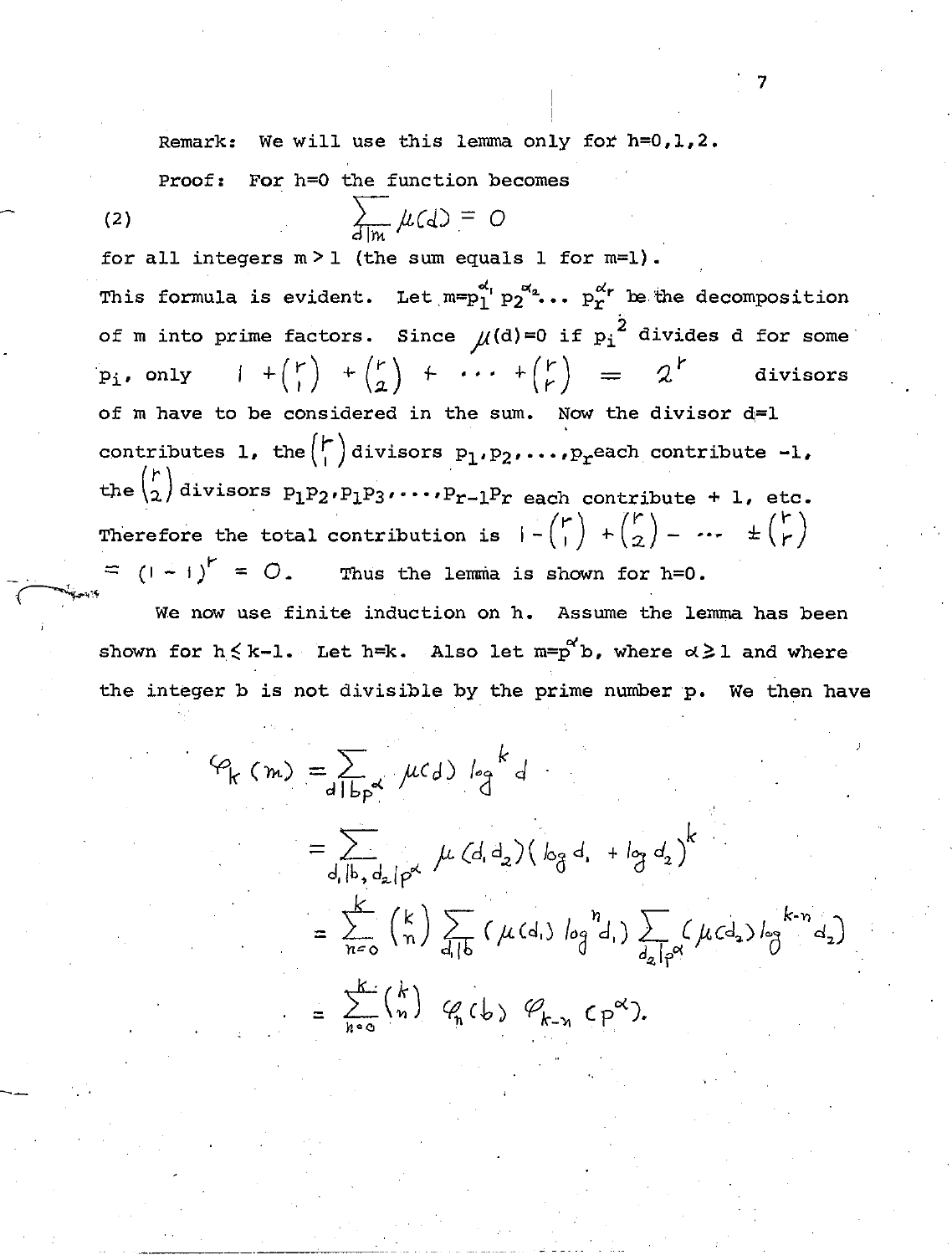Since m contains more than k different prime factors, b contains more than k-l different prime factors. Therefore by our inductive hypothesis  $\mathcal{C}_{n}$  (b)=0 for n=1,2,...,k-1. The remaining term  $\varphi (b) \varphi (p^{d})=0$  since  $\varphi (p^{\alpha})=0$ , as we have already shown. Therefore the lemma is true for all 'h.

8

Lemma 2. Let  $x > 0$  and set and  $f_{cm}$  =  $\frac{1}{d/m} \lambda(d)$ (these are clearly also functions of  $x$ ). Then we have  $f(1)=log \frac{2}{x}$ ;  $f(p^{x'}) = -log^{2} p + 2 (log x) (log p)$ , *p* prime,  $\alpha \ge 1$ ;  $f(p^{\alpha}q^{\beta})=2(\text{log }p) (\text{log }q)$ , p,q different primes,  $\alpha, \beta \geq 1$ ;  $f(m)=0$ , if m contains more than two different prime factors. Proof.  $f(t) = \sum_{d=1}^{n} \lambda(d) = \lambda(1) = \mu(1) \log^{2} x = \log^{2} x$ .  $f(\rho^{\alpha}) = \sum_{d|\alpha} \lambda(d) = \lambda(c_1) + \lambda(c_2) + \cdots + \lambda(c_p^{\alpha})$ =  $\mu$ (1)  $\log^2 x$  +  $\mu$ (p)  $\log^2 \frac{x}{p}$  + -- +  $\mu$ (p<sup>x</sup>) $\log^2 \frac{x}{p}$ =  $\log^2 x$  -  $(\log^2 x - 2 \log x \log p + \log^2 p) + 0$  $= -\log^2 p + 2 \log x \log p$ .  $f(p^2q^{\beta}) = \mu c_1 \log^2 x + \mu c_p \log^2 \frac{x}{p} + \mu c_q \log^2 \frac{x}{3} + \mu c_p \log^2 \frac{x}{3} + \rho c_p$ =  $log^{2}x - Clog x - log p)^{2} - Clog x - log^{2}y^{2} + Clog x - log pz)^{2}$ =  $2(\log p)(\log q)$ .  $f(m) = \sum_{\text{dhs}} \lambda(d) = \sum_{\text{dhs}} (le_{\text{d}}^{2\chi}) \mu(d)$ =  $\sum_{\text{dim}} \mu$  (d)  $\log^2 x$  = 2  $\log x$   $\sum_{\text{dim}} \mu$  (d)  $\log d$  +  $\sum_{\text{dim}} \mu$  (d)  $\log^2 d$  $=$   $\sqrt{2}$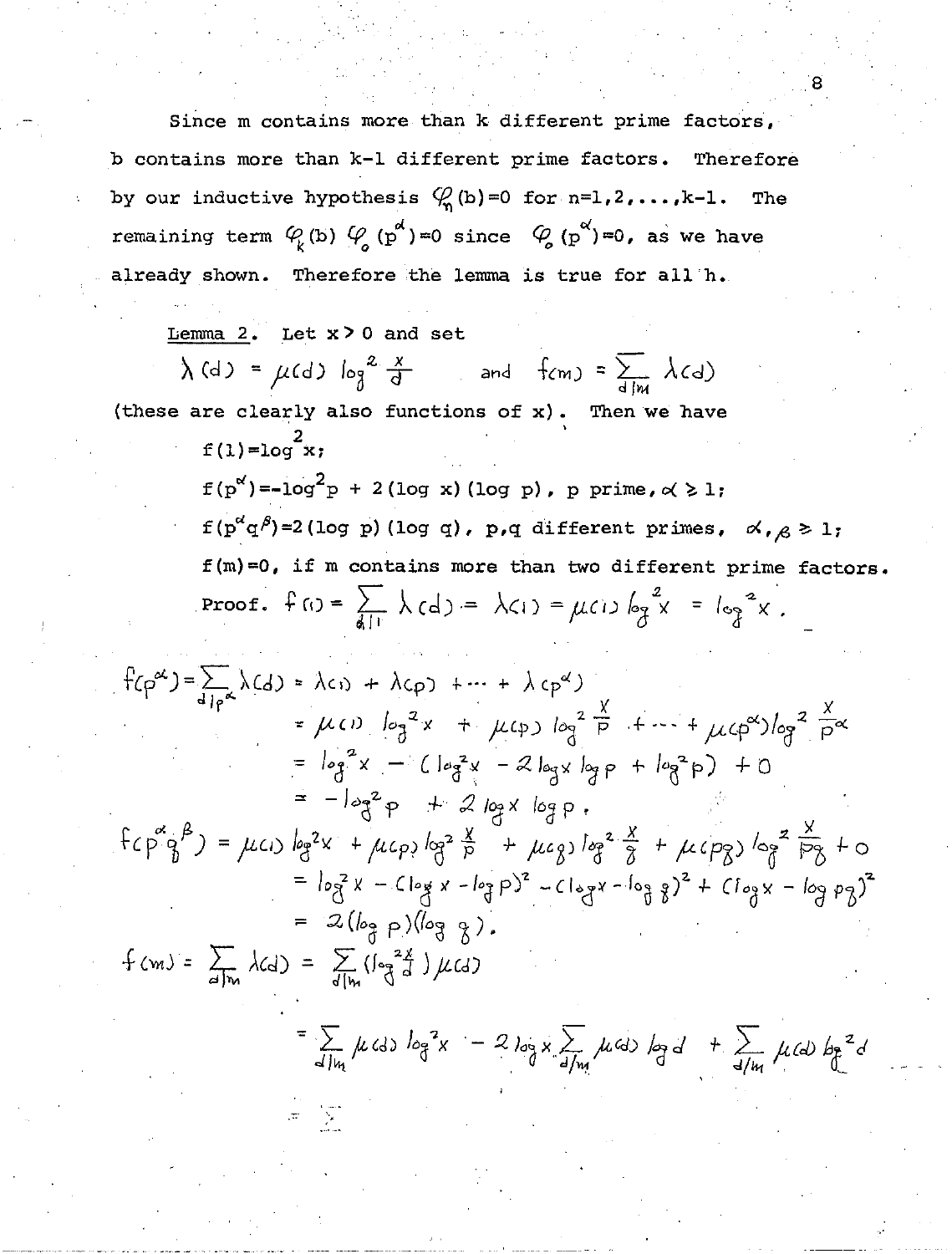=  $log^2 x$  - 0 - 2  $log x$  - 0 + 0

by the previous lemma.

Lemma 3. For  $x \ge 2$  the quotient  $\overline{x}$ is situated between the two fixed positive bounds. (Tchebycheff's Theorem, 1851-1852)

For the proof of Selberg's formula it suffices to Remark: know that the upper limit of  $\frac{\sqrt{9} \times 10}{x}$  is finite. We prove here that the lower limit is positive because the proof is quite similar and because we shall need this result in applying Selberg's formula to the proof of the PNT.

Proof:1. Let us first show that the greatest limit of  $\frac{2\pi}{X}$ is finite. Consider the natural number P=  $\frac{(2n)!}{n!n!}$  . Since the prime factors  $p > n$  and  $\leq 2n$  appear in the numerator and not in the denominator of P, the product of these primes is a divisor of P, and thus is at most equal to  $1 + {2n \choose 1} + ... + {2n \choose n} + ... + {2n \choose 1} + ...$  $(1+1)^{2n}$  = 2<sup>2n</sup>. The logarithm of this product is equal to  $\sum_{n \leq p \leq 2n} \log p =$  $\vartheta$ (2n) -  $\vartheta$ (n). It follows that  $\vartheta$ (2n) -  $\vartheta$ (n)  $\leq$  log 2<sup>2n</sup> = 2n log 2. For  $x=2^m$  (m an integer  $\geq 1$ ), we obtain

 $\varphi_{CX} = \{\vartheta_{CZ}^{m} - \vartheta_{CZ}^{m-1}\} + \{\vartheta_{CZ}^{m-1} - \vartheta_{CZ}^{m-2}\} + ...$  $<$  (2<sup>m</sup> + 2<sup>m-1</sup> + ... + 2) log 2  $<$   $2^{m+1}$   $log 2$ =  $2x \log 2$ .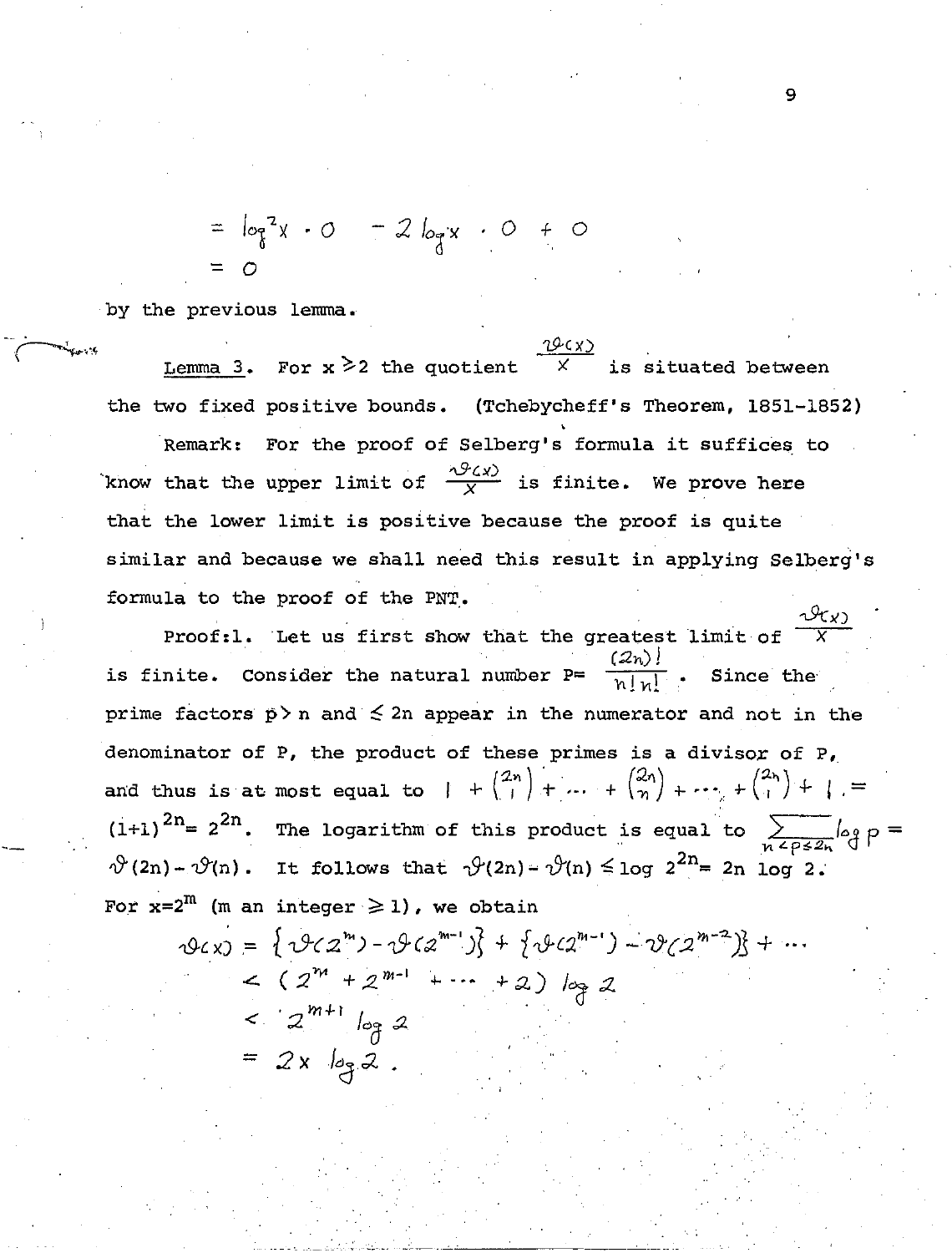For  $2^{m-1} < x \leq 2^m$ , we therefore have

$$
\vartheta(x) \leq \vartheta(2^m) < 2^{m+1} \log 2 < 4x \log 2
$$

so that we find that for each number  $x > 1$ 

 $\frac{10(x)}{x}$  < 4 kg 2. 2. Now let us show that the least limit of  $\overline{x}$  is positive. The series  $1, 2, \ldots, n$  contains  $\left(\frac{n}{p}\right)$  multiples of the prime number p (where [x] designates the greatest integer  $\leq$  x),  $\left(\frac{\eta}{p^2}\right)^2$ multiples of  $p^2$ , etc. Therefore n: contains precisely  $\left[\frac{h}{p}\right] + \left[\frac{h}{\rho 2}\right] + \cdots$  factors of p. Consequently, the number of factors p appearing in P is exactly equal to

$$
Q = \sum \left\{ \left[ \frac{2n}{p^{\alpha}} \right] - 2 \left[ \frac{n}{p^{\alpha}} \right] \right\},\
$$

where the sum is extended over all natural numbers  $\alpha$  such that  $\alpha$  $p^{\alpha} \leq 2n$ . The number of terms of Q is  $\leq \left[\frac{\log 2n}{\log p}\right]$ .

[2y]-2[y] is a function of y with period one which equals zero in the interval  $0 \leq y \leq \frac{1}{2}$  and equals one in the interval  $\frac{1}{2}$   $\leq$  y < 1. Therefore [2y] -2[y] is always  $\leq$  1, from which it follows  $x - y - 1$ . Thereform  $\begin{bmatrix} \frac{1}{2} & \frac{1}{2} \\ \frac{1}{2} & \frac{1}{2} \end{bmatrix}$  , so that P divides the integer U defined by. /o~ *211*  '~~ p ....... ·,

Since

$$
P = \frac{(n+1)(n+2) \cdots (2n)}{1 \cdot 2 \cdot \cdots \cdot n} \geq 2^n
$$

we have

$$
n \log 2 \le \log P \le \log U = \sum_{p \le 2n} \left[ \frac{\log 2n}{\log P} \right] \log p
$$

We also have

$$
\left[\frac{\log 2n}{\log p}\right] \leq \frac{\log 2n}{\log p}, \text{ for all } p
$$
  
and 
$$
\left[\frac{\log 2n}{\log p}\right] = 1, \text{ for } p > \sqrt{2n}.
$$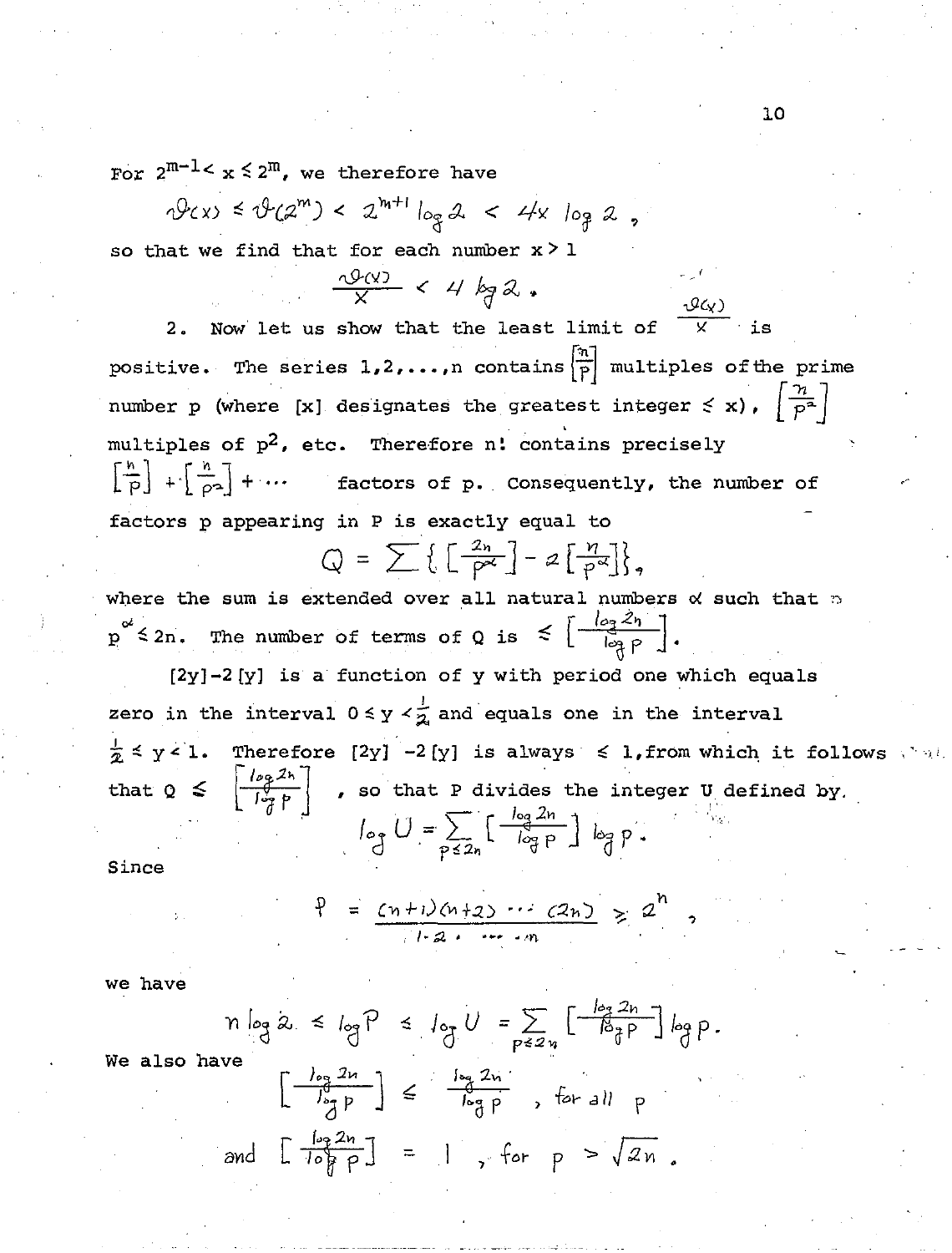Thus 
$$
n \log 2 \le \sum_{p \le \sqrt{2n}} \log 2n + \sum_{p \le 2n} \log p
$$
  
 $\le \sqrt{2n} \log 2n + \sqrt[4]{(2n)}$ .

We therefore find that  $\sqrt{2}(2n) \geq (n \log 2) - (\log 2n) \sqrt{2n}$ . But by l'Hopital's Rule, we know  $\lim_{n\to\infty} \frac{(\log 2n)\sqrt{2n}}{\frac{1}{2}(n-1)\log 2}$  $\mathbf{L} \cdot \mathbf{a}$ 

$$
= \lim_{h \to \infty} \frac{\frac{\log 2h}{\sqrt{2n}} + \frac{\log 1}{2h}}{\frac{\log 2}{\sqrt{2n}}} = \frac{1}{2} \log 2 \lim_{h \to \infty} \frac{\log 2h + 1}{\sqrt{2n}} = 0.
$$

Therefore for  $\Sigma = 1$ ,  $\exists$  (there exists) N > 0  $\exists$  (such that) n > N  $\implies$  $(implies)$ 

$$
\left|\frac{(\log 2n)\sqrt{2n}}{\frac{1}{2}(n-1)\log 2}\right| = \frac{(\log 2n)\sqrt{2n}}{\frac{1}{2}(n-1)\log 2} \leq \varepsilon = 1.
$$
  
\n
$$
\Rightarrow (\log 2n)\sqrt{2n} \leq (\frac{n-1}{2})\log 2 = n\log 2 - \frac{1}{2}(n+1)\log 2, \text{ for all } n > N.
$$

Thus  $\sqrt[3]{2n} \ge \frac{1}{2}(n+1) \log 2$  for sufficiently large n. If x is sufficiently large, and if we let  $2n \le x < 2n+2$ , we obtain

 $\vartheta(x) \ge \vartheta(2_n) \ge \frac{1}{2}(n+1)\log 2 > \frac{1}{4}x \log 2$ from which it follows that for  $x > 2$ ,  $\frac{Q(x)}{x}$  has a positive lower bound.

Remark: The above reasoning leads us to another formula which we shall not need for the proof of Selberg's formula, but which we shall use in applying this formula. We have stated that n! contains the prime factor p exactly

 $\left\lceil \frac{n}{p} \right\rceil$  +  $\left\lceil \frac{n}{p^2} \right\rceil$  + ...

11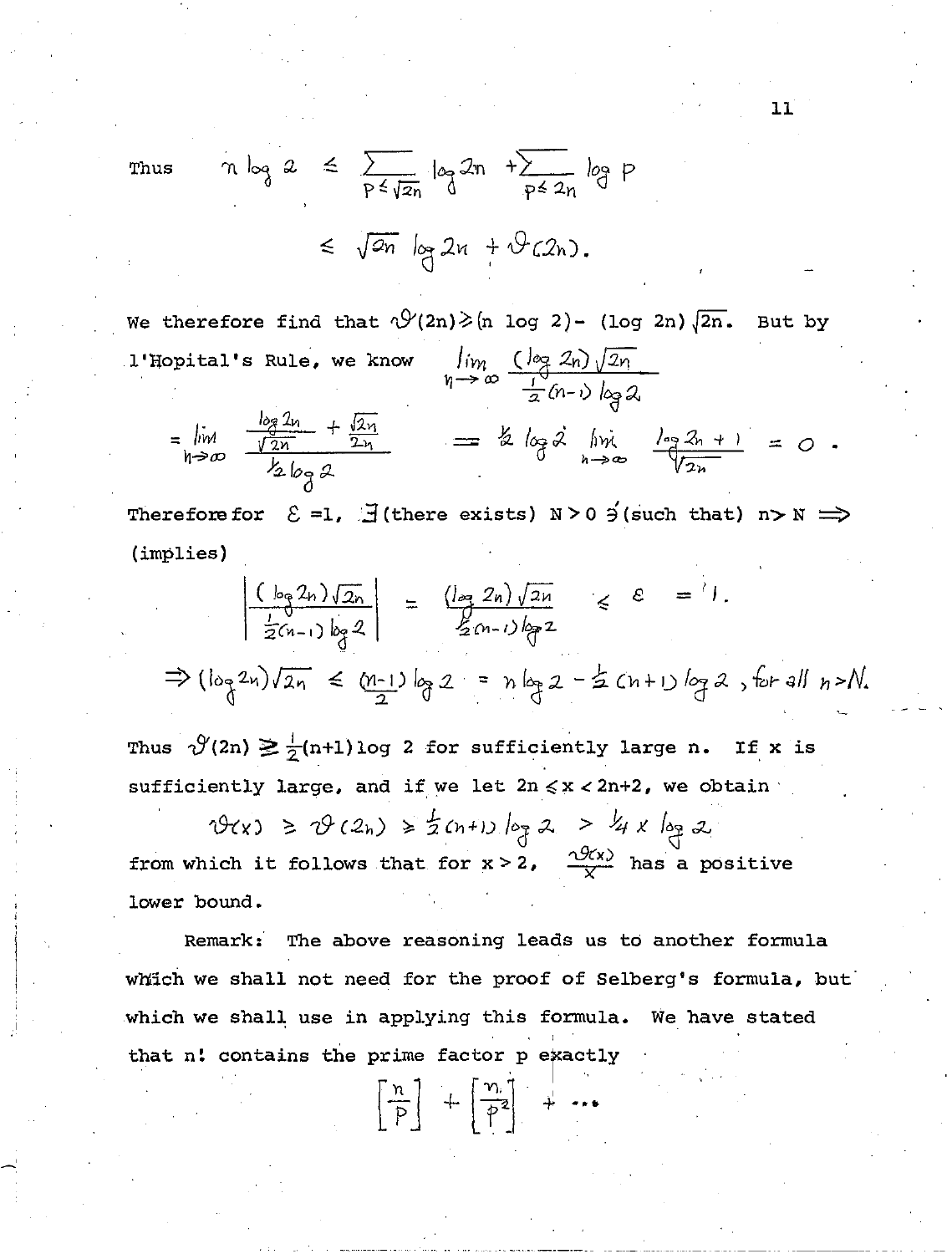times, thus log n: =  $\sum_{p \leq n} \left( \left[ \frac{n}{p} \right] + \left[ \frac{n}{p^2} \right] + \cdots \right)$   $\log p$ . Since this sum  $\left( \sum_{p \leq n}^{\infty} (\lfloor \frac{h}{p} \rfloor + \frac{n}{p^2} + \cdots) \right)_{p \geq n} p = \sum_{p \leq n} \lfloor \frac{h}{p} \rfloor_{p \geq p} + n \sum_{p \geq n} \frac{\lfloor \frac{h}{p} \rfloor}{p^2 + n} p$ ,<br>we find that log n! is approximately equal to  $\sum_{p \leq n} \lfloor \frac{n}{p} \rfloor \big|_{\substack{p \geq n}}$ and their difference is at most of the order of n since  $n \sum_{P} \frac{109}{P^2} P$ converges. Now  $\sum_{p \le n} \left[ \frac{n}{p} \right] / o_{\frac{n}{2}}$ is approximately equal to  $\sum_{P\leq n}\frac{M}{P}$   $log$   $P$  and their difference is at most equal to  $\sum_{p \neq h} \log \rho = \sqrt{2} \ln 2$  , which by Lemma 3 (1) is at most the same order as n. In this manner we obtain that  $\sum_{p \leq n} \frac{\log p}{p}$  is equal to  $\frac{1}{n}$   $log n! = \frac{1}{n} \sum_{k=0}^{n} log h$ , to within a bounded term. We have that for every integer  $h \geq 2$ ,

$$
\begin{array}{lcl}\n\log h & = & \log \left( \frac{h^h}{(h-1)^{h-1}} \right) & \\
& = & h \log h - (h-1) \log (h-1) - (h-1) \log \left( 1 + \frac{1}{h-1} \right).\n\end{array}
$$

But for any natural number n we know from the Taylor series expansion that  $\log(1+\frac{1}{n})=\frac{1}{n}-\frac{\Theta_n}{n^2}$ , where  $0 < \Theta_n < 1$ . Thus n  $\log(1+\frac{1}{n})=1-\frac{\Theta_n}{n}$  is bounded. Consequently,  $\sum_{h=0}^{n} \log h = \sum_{h=0}^{n} \left\{ h \log h - (h-h) \log (h-h) + O(1) \right\},$ 

(where "f(x) is  $0(g(x))$ " denotes that  $|f(x)| < M \cdot g(x)$ , for some positive constant M and for sufficiently large x.)

$$
= n \log n - Q + O(n)
$$
.

Thus

$$
\sum_{p\leq n} \frac{\log p}{p} = \frac{1}{n} \sum_{h=2}^{n} \log h + O(1) = \log n + O(1).
$$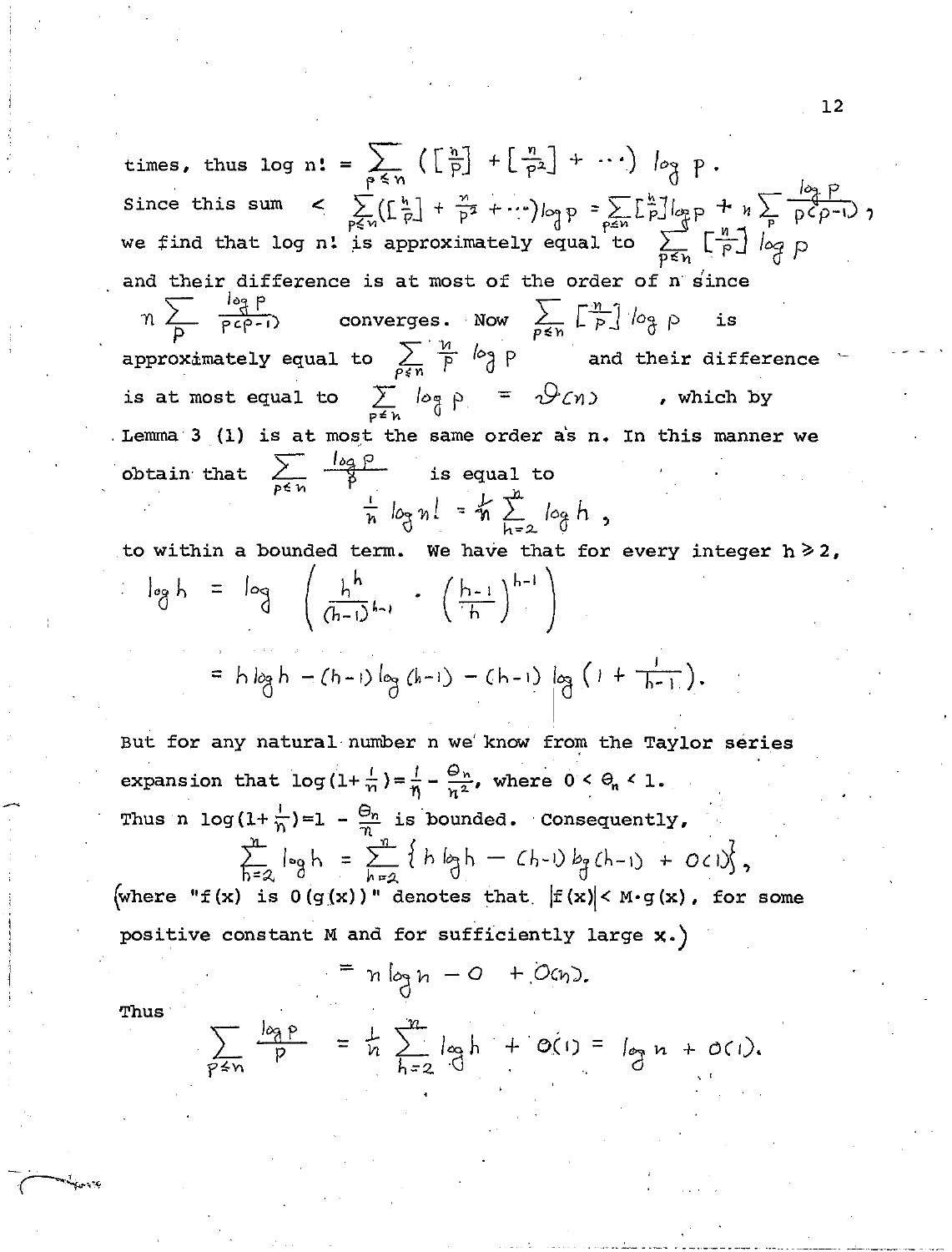**Lemma 4:** 
$$
\frac{1}{X \log X}
$$
  $\sum_{p \leq X} (\log P)(\log \frac{X}{p}) \rightarrow \infty$  as  $X \rightarrow \infty$ .

Proof. Let  $\epsilon > 0$ . We have  $\log \frac{x}{p} < \log \frac{1}{\epsilon}$  for  $p \geq \epsilon$  x, so that the expression in question is at most equal to

$$
\frac{1}{x \log x} \left( \sum_{p \leqslant \epsilon x} (\log p)(\log x) + \sum_{p \leqslant x} (\log p)(\log \frac{1}{\epsilon}) \right)
$$

$$
= \frac{\sqrt{2} \cdot (\mathcal{E} \times 1)}{X} + \frac{\sqrt{2} \cdot (\mathcal{E} \times 1)}{X} \cdot \frac{\log \frac{1}{X}}{\log X} < C \left\{ \mathcal{E} + \frac{\log \frac{1}{X}}{\log X} \right\},
$$

Where c is the upper bound of Lemma 3(1). When  $\epsilon \longrightarrow 0$  slowly  $\frac{1}{\log x}$   $\rightarrow$  0 enough so that

( $E(x) = \frac{1}{\log x}$  satisfies these conditions), we obtain the desired result.

$$
\underline{\text{Lemma 5:}}^{\ast} \quad \frac{9}{\chi \log \chi} \quad \sum_{p^{\alpha} \leq \frac{\chi}{\beta^{\beta}}} \log p \implies 0 \quad \text{as} \quad \chi \longrightarrow \infty \; ,
$$

the sum extending over all primes p and integers  $d$  such that

$$
p^{\alpha} \le \frac{x}{q^{\beta}}
$$
.  
Proof.  $\sum_{p^{\alpha} \le \frac{x}{q^{\beta}}}$   $\log p = \vartheta(\frac{x}{q^{\beta}}) + \vartheta(\sqrt{\frac{x}{q^{\beta}}}) + \dots + \vartheta(\sqrt{\frac{x}{q^{\beta}}})$ ,

where k is the greatest integer such that  $2^{\mathbf{k}}$ X  $\leq \frac{x}{\beta}$ ; i.e.,  $\delta^+$ 

 $k \triangleq \frac{\log q^n}{\log 2}$ .

--

\*This lemma is not as it originally appears in van der Corput's proof. I have altered it slightly so that it more nearly directly applies to the proof of Lemma 6 •..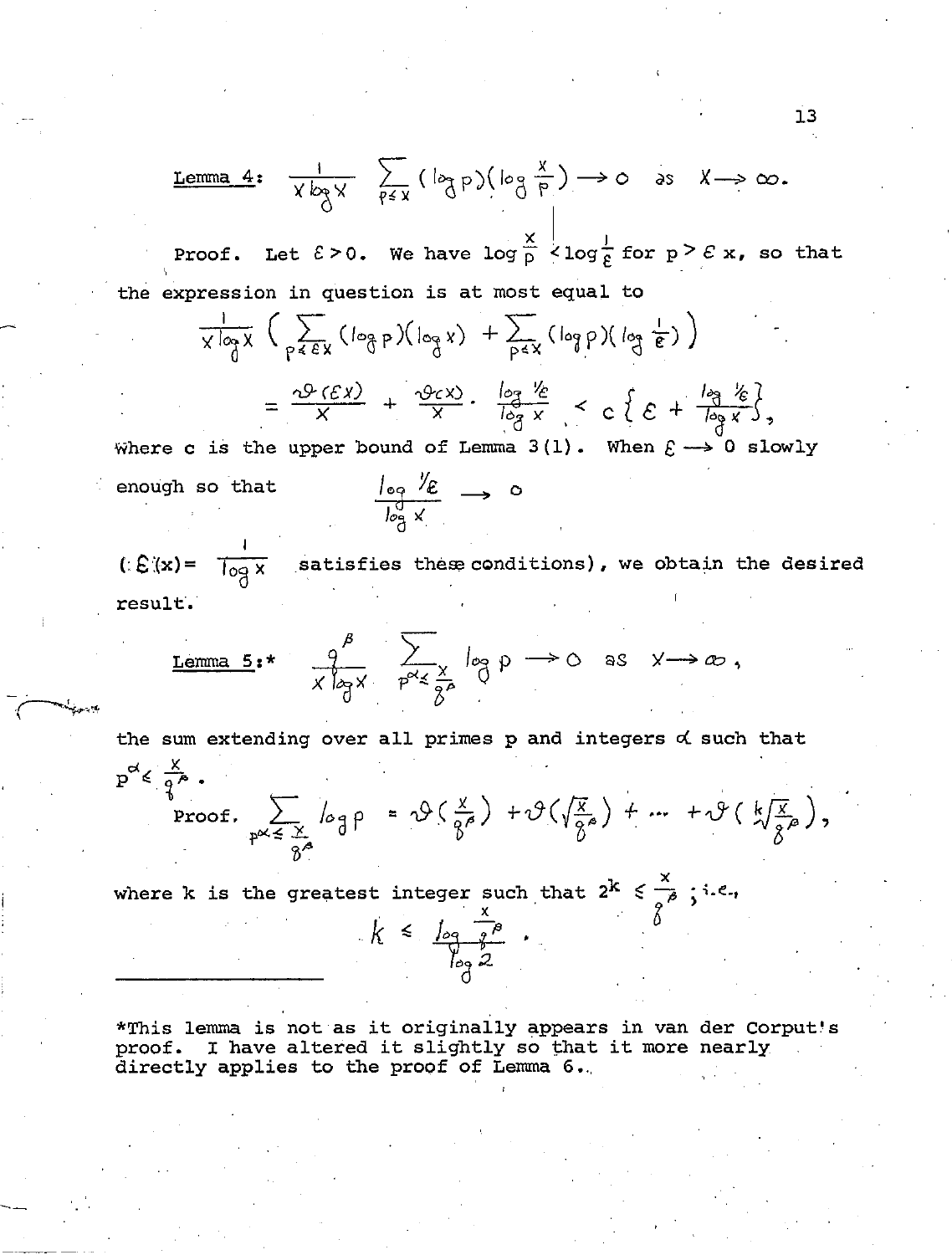Thu

$$
\mathbf{s} \quad \sum_{p \leq \frac{X}{2}} \log p \quad \leq \quad \vartheta \left( \frac{x}{\hat{\delta}^{\beta}} \right) \quad + \quad \mathbf{k} \quad \vartheta \left( \sqrt{\frac{x}{\hat{\delta}^{\beta}}} \right)
$$
\n
$$
\leq \quad \vartheta \left( \frac{x}{\hat{\delta}^{\beta}} \right) \quad + \quad \frac{\log X_{\hat{\delta}^{\beta}}}{\log 2} \quad \vartheta \left( \sqrt{\frac{x}{\hat{\delta}^{\beta}}} \right).
$$

We know that  $\frac{\sqrt{2}(l_1)}{4}$  is bounded above  $\forall$  (for all)  $y \ge 2$  and 69-11-53 equals 0 for  $1 \le y < 2$ .

Thus 
$$
0 \le \lim_{x \to \infty} \frac{\varphi(\frac{x}{a^b})}{\frac{x}{a^b} \log x} \le \lim_{x \to \infty} \frac{M}{\log x} = 0
$$
, for some  $M \ge 0$ ;  
and  $0 \le \lim_{x \to \infty} \frac{\log \frac{V_a a}{x}}{\frac{\log 2}{\log x}} \frac{\varphi(\sqrt{\frac{x}{a}}s)}{\frac{x}{b^a} \log x} = \lim_{x \to \infty} \frac{\log \frac{Y_a}{a} \frac{\varphi(\sqrt{\frac{x}{a}}s)}{\frac{x}{b^a} \log x}}{\log 2 \sqrt{\frac{x}{b^a}} \cdot \sqrt{\frac{x}{b^a}} \log x}$ 

$$
\leq \lim_{x \to \infty} \frac{(\log \frac{x}{2^{b}}) M'}{\sqrt{\frac{x}{2^{b}} \log x}}, \text{ where } M' = \frac{M}{\log 2}
$$

(But  $\frac{\log 4}{\sqrt[3]{3}} \le 1$  for all  $y \ge 1$ ) Thus the given limit

$$
\leq \lim_{x\to\infty}\frac{M'}{\log x} = 0.
$$

The lemma is thus proved.

$$
\underline{\text{Lemma 6:}} \quad \sum_{m \leq x} \text{ from } \sum_{n \leq x} \text{ for } x \cdot \vartheta(x) + a \sum_{p \leq \sqrt{x}} \vartheta(\frac{x}{p}) \log p \quad \text{if}
$$

 $\phi(x \log x)$ . (In general,  $\phi(g(x))$  designates a function of x  $\frac{O(q(X))}{q^{kX}} \longrightarrow O$  as  $X \longrightarrow \infty$ .) such that Proof. From Lemma 2, we have

(3) 
$$
\sum_{w \leq x} f_{cm} = \int_{0}^{2} x + \sum_{p^{\alpha} \leq x} (-\int_{0}^{2} p + 2 \int_{0}^{2} x \log p) + 2 \sum_{\substack{p^{\alpha} \leq x \\ p \leq x}} \int_{0}^{2} p \log p
$$

Let us first consider the second term on the right handside (RHS). The contribution of the terms with  $\alpha \geq 2$  is at most

$$
2 \log^{2} x \sum_{\substack{p^{\alpha} \leq x \\ \alpha \geq 2}} 1 = 2 \log^{2} x \{ \sqrt{x} + \sqrt[4]{x} + \cdots + \sqrt[4]{x} \},
$$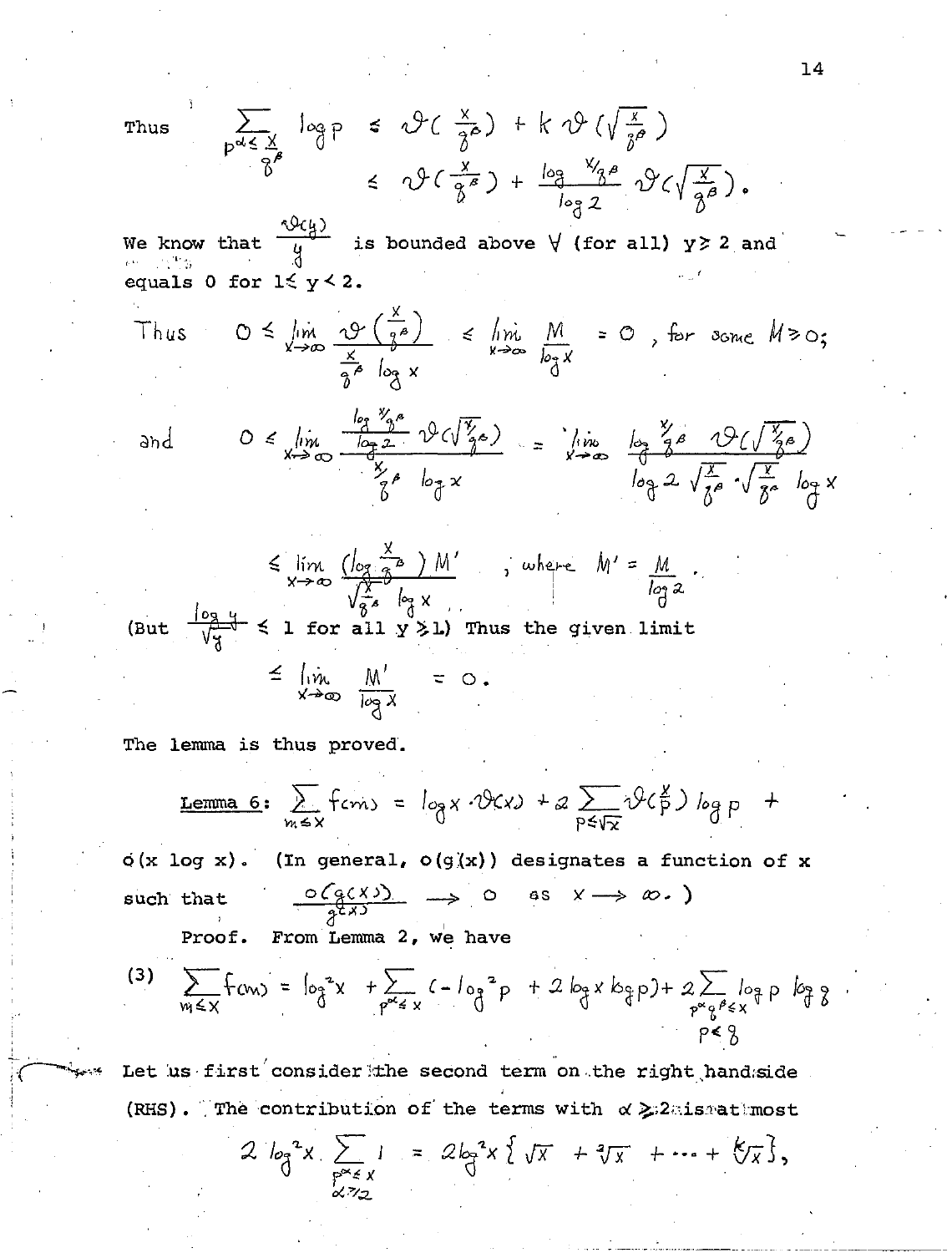where k designates the greatest integer such that  $2^k \leq x$ . So  $log<sup>3</sup>x$ that the contribution is at most  $2\sqrt{x}$  k  $\log^2 x \leq \frac{2\sqrt{x}}{\log 2}$ equals  $o(x \log x)$ , since

$$
\lim_{x \to \infty} \frac{\sqrt{x} \log^{3}x}{x \log x} = \lim_{x \to \infty} \frac{\log^{2}x}{\sqrt{x}} = \lim_{x \to \infty} \frac{\log x}{\sqrt{x}}
$$
  
= 4  $\lim_{x \to \infty} \frac{\log x}{\sqrt{x}} = 0$ .

The contribution of the terms with  $\alpha$  =1 is equal to  $\sum_{p \le x} \{-\log^2 p + 2\log x \log p\} = \log x \sum_{p \le x} \log p + \sum_{p \le x} (\log p) \log \frac{x}{p}$ 

$$
= (\log x) \sqrt[n]{(x)} + o(x \log x), \text{ by Lemma 4.}
$$

The t's consider finally the third term of the RHS. contribution of terms with  $\beta > 2$  and  $\alpha > 1$  is by Lemma 5 equal  $2\sum_{p^{\infty}q^{\beta} \leq x} (\log_{\beta}) (\log_{\beta} \gamma) = 2 \sum_{\substack{p^{\beta} \leq x \\ p^{\beta} \geq 2}} \log_{\beta} (\sum_{p^{\alpha} \leq \frac{x}{\delta^{\beta}}} \log_{\beta})$ 

 $\frac{\lim_{x\to\infty} \left( \frac{\sum_{\substack{\beta\in\mathcal{X} \\ \beta\neq y}} \left( \log \frac{x}{\beta} \cdot \log x \right) \right)}{\sum_{\substack{\beta\in\mathcal{X} \\ \beta\neq x}} \left( \log \frac{x}{\beta} \cdot \log x \right)} \right) = 0.$ 

 $\lim_{x\to\infty}\left(\frac{0\left(\frac{a}{a}\right)\log x\right)}{\frac{x}{a}\log x}=\frac{0}{0}$ 

to

=  $\sum_{\substack{\delta \in K \\ \delta \in \mathbb{Z}^3}} (\log \delta \cdot \circ (\frac{x}{\delta^{\beta}} \log x)) = o \left( \sum_{\substack{\delta \in K \\ \delta \in \mathbb{Z}^3}} (\log \delta)^{\frac{x}{\delta^{\beta}} \log x} \right)$ :

by definition  $\Rightarrow$   $\forall$   $\varepsilon > 0$ 

We show

Now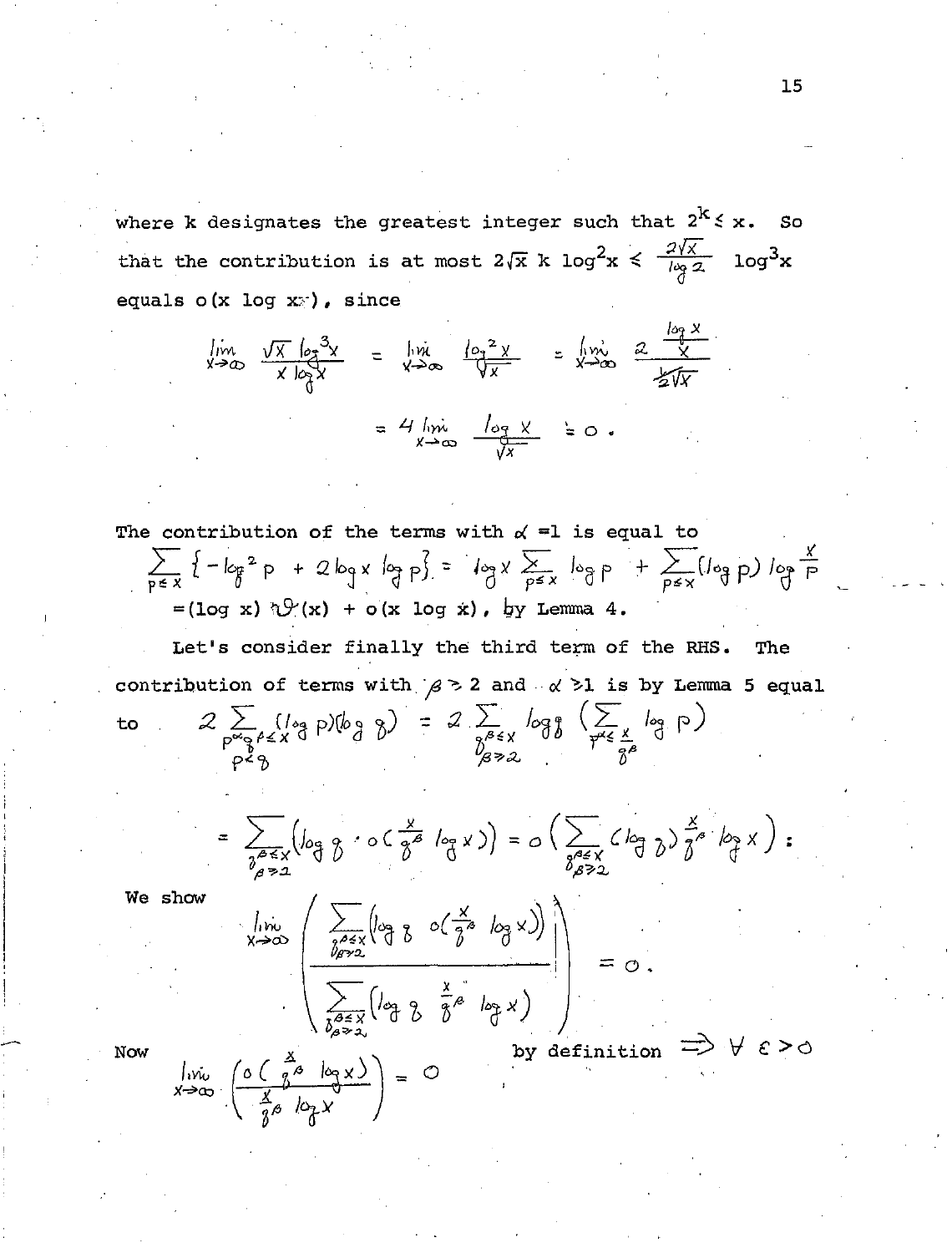$\exists N \ni n > N \Rightarrow |o(\frac{n}{3^{2}} log n)| < \varepsilon \left|\frac{n}{3^{2}} log n\right| = \varepsilon \left(\frac{n}{3^{2}} log n\right).$ Thus  $V \in \ge 0$   $\exists$   $N \ne 0$   $\Rightarrow$  $\sum_{N\leq q^{\beta}\leq n}[log\ \beta\ \circ(\frac{h}{\delta^{\beta}}\ log\ n)] \leq \varepsilon\sum_{N\leq q^{\beta}\leq n}(log\ \beta\cdot\frac{n}{\delta^{\beta}}log\ n)$  $\leq e \sum_{n \in \mathbb{N}} (log \gamma \cdot \frac{n}{\delta}, log n).$  $V \rightarrow \infty$ <br>  $V \rightarrow \infty$ <br>  $\frac{\sqrt{N^2}e^{-\frac{1}{2}(1-\gamma)}}{\sqrt{\frac{\sum_{\substack{\alpha,\beta\leq x}}\log n}{\sum_{\substack{\alpha,\beta\leq x}}}} \log n}$  ( $\frac{x}{\gamma^2}$   $log x$ ) = 0; Thus that is :  $\sum_{N \leq \tilde{\jmath} \leq x} (\log \tilde{\jmath} \circ (\tilde{\jmath}^{\beta} \circ \log x)) = o \left( \sum_{\tilde{\jmath} \leq x} \log \tilde{\jmath} \tilde{\jmath}^{\beta} \log \chi \right).$ Now  $x \rightarrow \infty$ <br> $\left(\sum_{\substack{\gamma \in \mathcal{N} \leq x \\ \gamma \in \mathcal{N}}} \log \frac{x}{\gamma} \log \frac{x}{\gamma}}$ =  $\lim_{x\to\infty} \sum_{\delta^{65}N^{2}x} log \frac{1}{\delta} (\frac{0(\frac{1}{\delta^8}log x)}{\sum_{\gamma\sim\epsilon} log \frac{y}{\delta} log \frac{y}{\delta}})$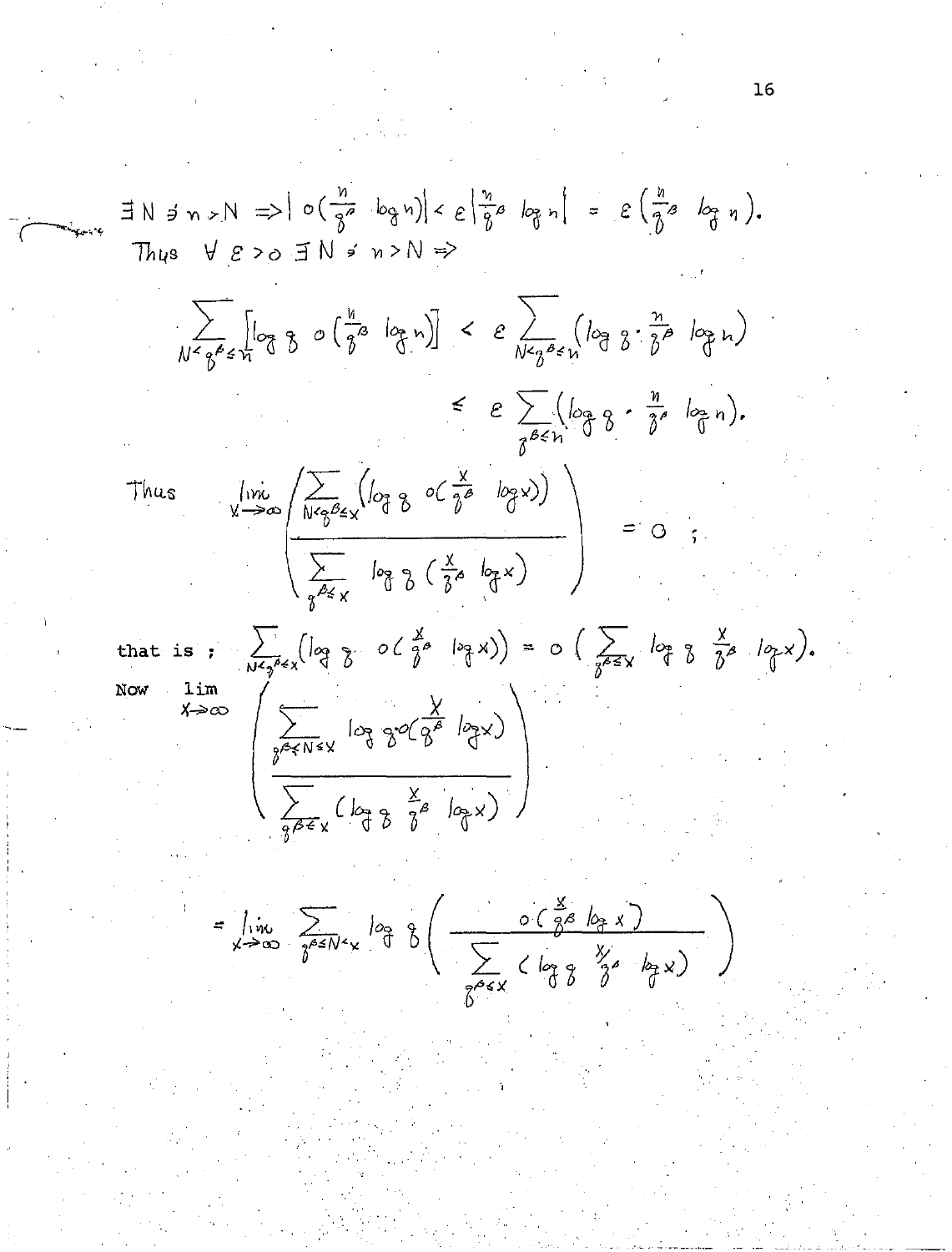since N is finite,

$$
= \sum_{\substack{\beta \in N^2x \\ \beta \in N^2x}} \lim_{x \to \infty} (log \frac{1}{\beta} - \frac{1}{\sum_{\substack{\beta \in X \\ \beta \in X}} (log \frac{1}{\beta} - \frac{1}{\beta} - \frac{1}{\beta} - \frac{1}{\beta})})
$$
  

$$
= \sum_{\substack{\beta \in N^2x \\ \beta \in N^2x}} log \frac{1}{\beta} \cdot 0 - 0 = 0
$$
, since  $\forall \xi > 0 \exists N > 0 \neq n > N$   

$$
> 0 \cdot (\frac{x}{\beta} - log x) < (\frac{x}{\beta} - log x) \frac{\epsilon}{2} < \epsilon (log \frac{x}{\beta} - log x) , \forall \frac{x}{\beta} \text{ prime}
$$
  

$$
< \epsilon \sum_{\substack{\beta \in X \\ \beta \in X}} (log \frac{x}{\beta} - log x).
$$

Now we have that the third term with  $\alpha > 1$ ,  $\beta > 2$ =  $o\left(\sum_{\substack{\delta \leq x \\ \delta \rho > z}} (\log \delta^x \delta^{\beta} \log x) \right) = o\left(\sum_{\rho > z} \log \delta^x \delta^{\beta} \log x \right)$  $= o(x \log x) \sum \frac{\log \beta}{x^{\beta}}$  , where this sum is extended over all primes q and all integers  $\beta \geq 2$  and is convergent since  $\sum_{\beta=2}^{\infty} \frac{1}{\beta^{\beta}}$  $=\frac{1}{\delta^2 \delta^{-1}}$  $\leq$ Consequently the contribution of terms with  $\beta \geq 2$  (and equally that of terms with  $\alpha > 2$ ) is equal to o(x log x), so that the last term of the  $R<sup>i</sup>H S of (3) is equal to$ 

$$
2\sum_{\substack{p_3\leq x\\p^2\geq 3}} log plog 8 + o(x log x).
$$

The first term is equal to

$$
\sum_{p\gamma\in X} (log p)(log q) - \sum_{p\leq \sqrt{X}} log^2 p
$$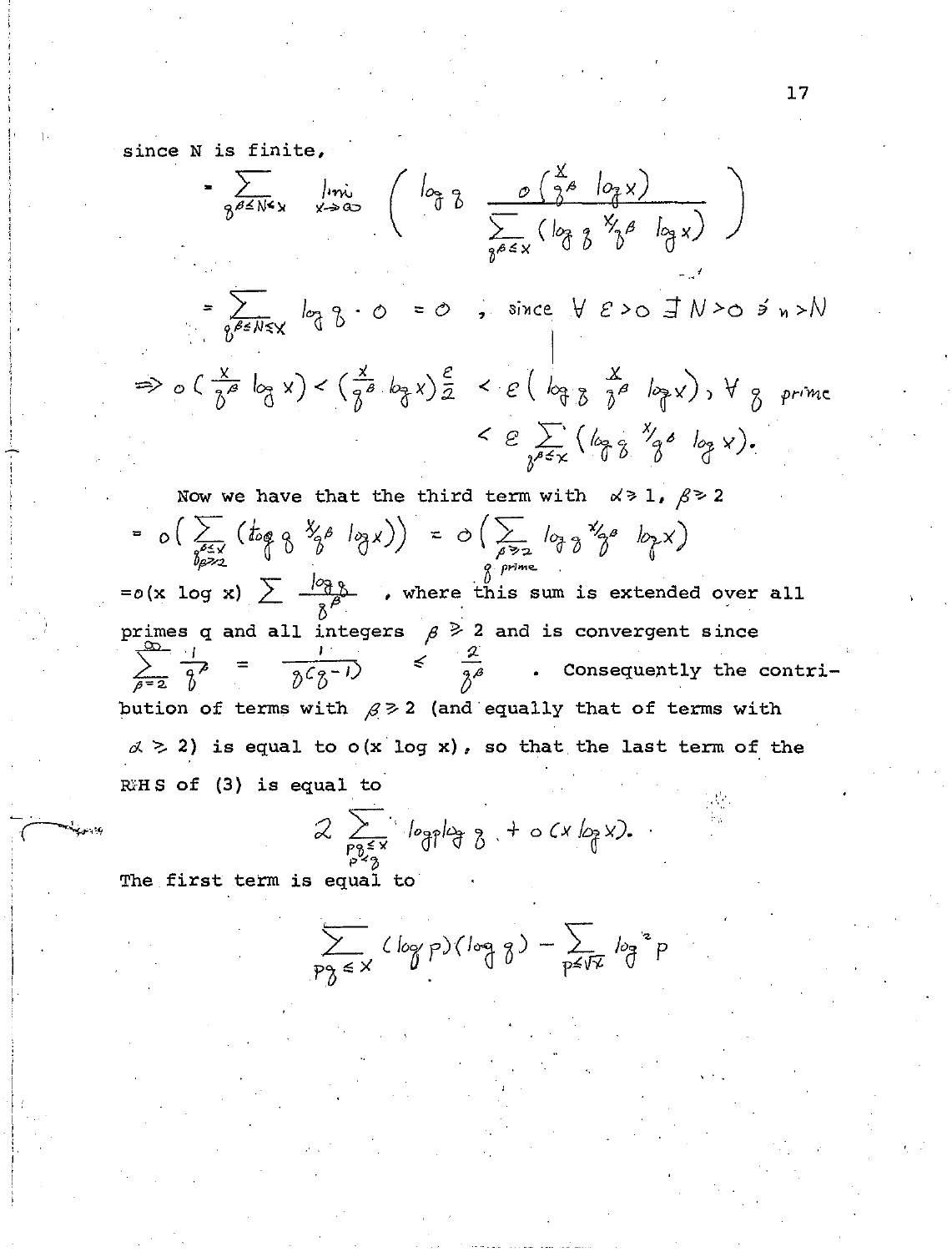$$
= \sum_{\substack{p \leq \sqrt{x} \\ p \neq x}} \log p \log \frac{1}{\beta} + \sum_{\substack{z \leq \sqrt{x} \\ p \neq x}} \log p \log \frac{1}{\beta} - \sum_{\substack{z \leq \sqrt{x} \\ z \neq x}} \log p \log \frac{1}{\beta} - \sum_{\substack{z \leq \sqrt{x} \\ z \neq x}} \log \frac{1}{\beta} \log \frac{1}{\beta} - \sum_{\substack{z \leq \sqrt{x} \\ p \neq x}} \log \frac{1}{\beta} \log \frac{1}{\beta} - \sum_{\substack{z \leq \sqrt{x} \\ p \neq x}} \log \frac{1}{\beta} \log \frac{1}{\beta} - \sum_{\substack{z \leq \sqrt{x} \\ p \neq x}} \log \frac{1}{\beta} \log \frac{1}{\beta} - \sum_{\substack{z \leq \sqrt{x} \\ p \neq x}} \log \frac{1}{\beta} \log \frac{1}{\beta} - \sum_{\substack{z \leq \sqrt{x} \\ p \neq x}} \log \frac{1}{\beta} \log \frac{1}{\beta} - \sum_{\substack{z \leq \sqrt{x} \\ p \neq x}} \log \frac{1}{\beta} \log \frac{1}{\beta} - \sum_{\substack{z \leq \sqrt{x} \\ p \neq x}} \log \frac{1}{\beta} \log \frac{1}{\beta} - \sum_{\substack{z \leq \sqrt{x} \\ p \neq x}} \log \frac{1}{\beta} - \sum_{\substack{z \leq \sqrt{x} \\ p \neq x}} \log \frac{1}{\beta} - \sum_{\substack{z \leq \sqrt{x} \\ p \neq x}} \log \frac{1}{\beta} - \sum_{\substack{z \leq \sqrt{x} \\ p \neq x}} \log \frac{1}{\beta} - \sum_{\substack{z \leq \sqrt{x} \\ p \neq x}} \log \frac{1}{\beta} - \sum_{\substack{z \leq \sqrt{x} \\ p \neq x}} \log \frac{1}{\beta} - \sum_{\substack{z \leq \sqrt{x} \\ p \neq x}} \log \frac{1}{\beta} - \sum_{\substack{z \leq \sqrt{x} \\ p \neq x}} \log \frac{1}{\beta} - \sum_{\substack{z \leq \sqrt{x} \\ p \neq x}} \log \frac{1}{\beta} - \sum_{\substack{z \
$$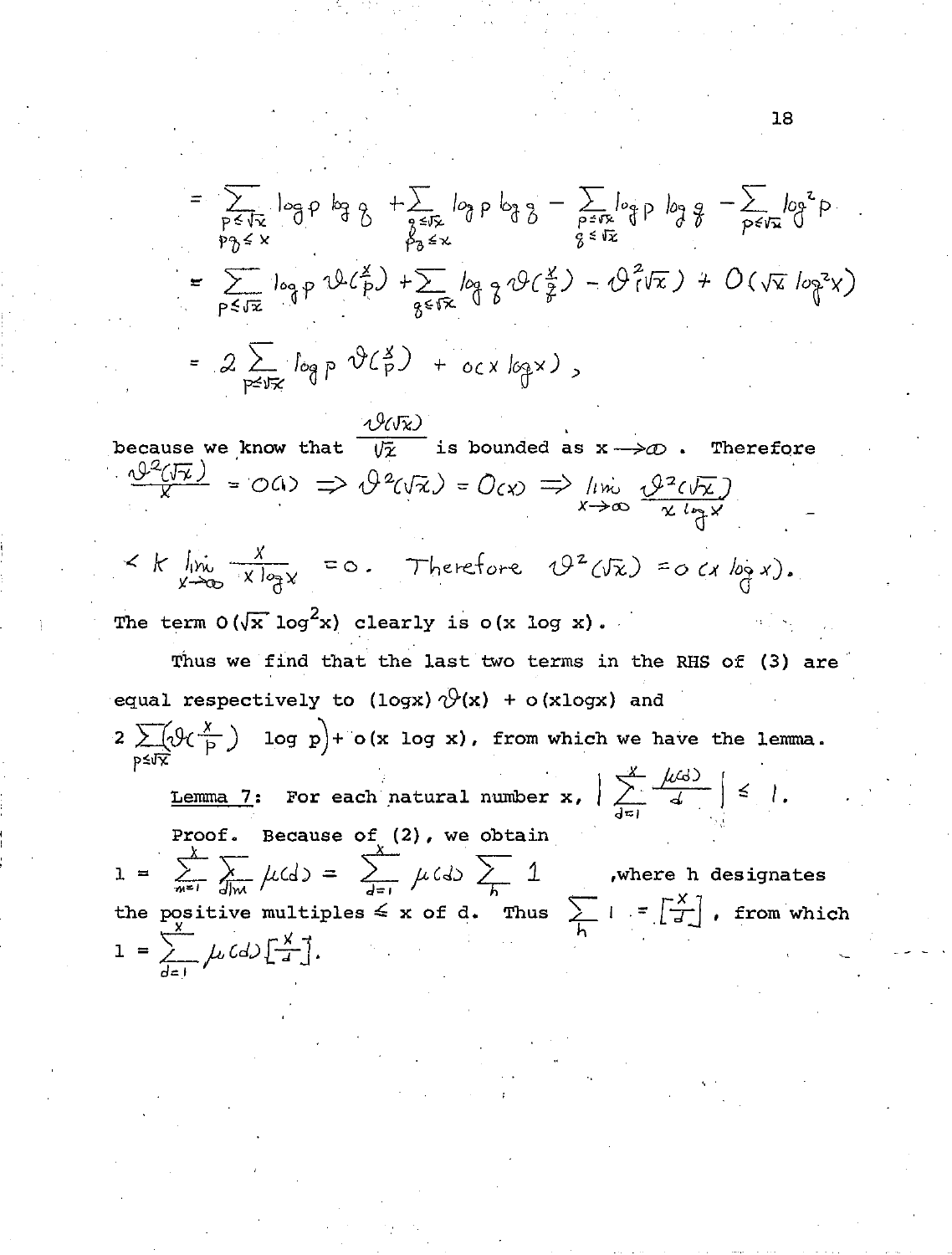Consequently,  
\n
$$
|\times \sum_{d=1}^{x} \frac{\mu(d)}{d} - 1| = |\sum_{d=1}^{x} \mu(d) \{\begin{bmatrix} x \\ d \end{bmatrix} - \begin{bmatrix} \frac{x}{d} \\ \frac{1}{2} \end{bmatrix} \}
$$

 $\leq \sum_{d=1}^{\infty} \left[ \frac{x}{d} - \left[ \frac{x}{d} \right] \right] \leq x-1$ since each term of the last sum is  $\leq$  1 and the last term equals zero. Thus we find  $x \left| \sum_{d=1}^{x} \frac{f(d)}{d} \right| \leq 1 + (x+1) = x$ ; from which the lemma follows.

Lemma 8: If  $q(t)$  is a monotonically decreasing function,  $g(t)$  > 0 for all  $t > 0$ , then

 $\sum_{i=0}^{\infty} g(n) = \int_{1}^{X} g(t) dt + C + O(g_c(X)).$ 

Here n runs through integers only; X can be any real number,  $X > 1$ : and C is a constant depending only on the function g(t).\*

Proof. Since  $g(t)$  is decreasing in the interval  $[n,n+1]$ , we have  $g(n+1) \leq \int_{n}^{n+1} g(t) dt \leq g(n)$ , we have  $g(n+1) \leq \int_{n}^{n} g(t) dt \leq g(n)$ ,<br>and thus  $0 \leq d_n = g_n - \int_{n}^{n+1} g(t) dt \leq g(n) - g(n+1)$ . Therefore we have for any positive integers  $M \leq N$ ,

This shows that the series  $\sum_{n=M} d_n \leq \sum_{n=M} \{ q(n) - q(n+\lambda) \} = q(k) - q(k+1) < q(k)$ <br>This shows that the series  $\sum_{n=1}^{\infty} d_n$  converges. In particular, we have  $\sum_{n=1}^{\infty} d_n \leq g(M)$ . If we put  $C = \sum_{n=1}^{\infty} d_n$ , we have  $C = \sum_{n=1}^{N} d_n + \sum_{n=1}^{N} d_n = \sum_{n=1}^{N} \{q_n - \int_{n=1}^{N+1} (d_n d_n + O(g(N+1))).$ 

I

 $\vert$  $\mathbf{I}$ 

> \*Hans Rademacher, Lectures on Elementary Number Theory (New York, 1964), pp. 98-99. The material found in van der Corput's Lemma 8 is. given below in Corollaries 8.1 and 8.2.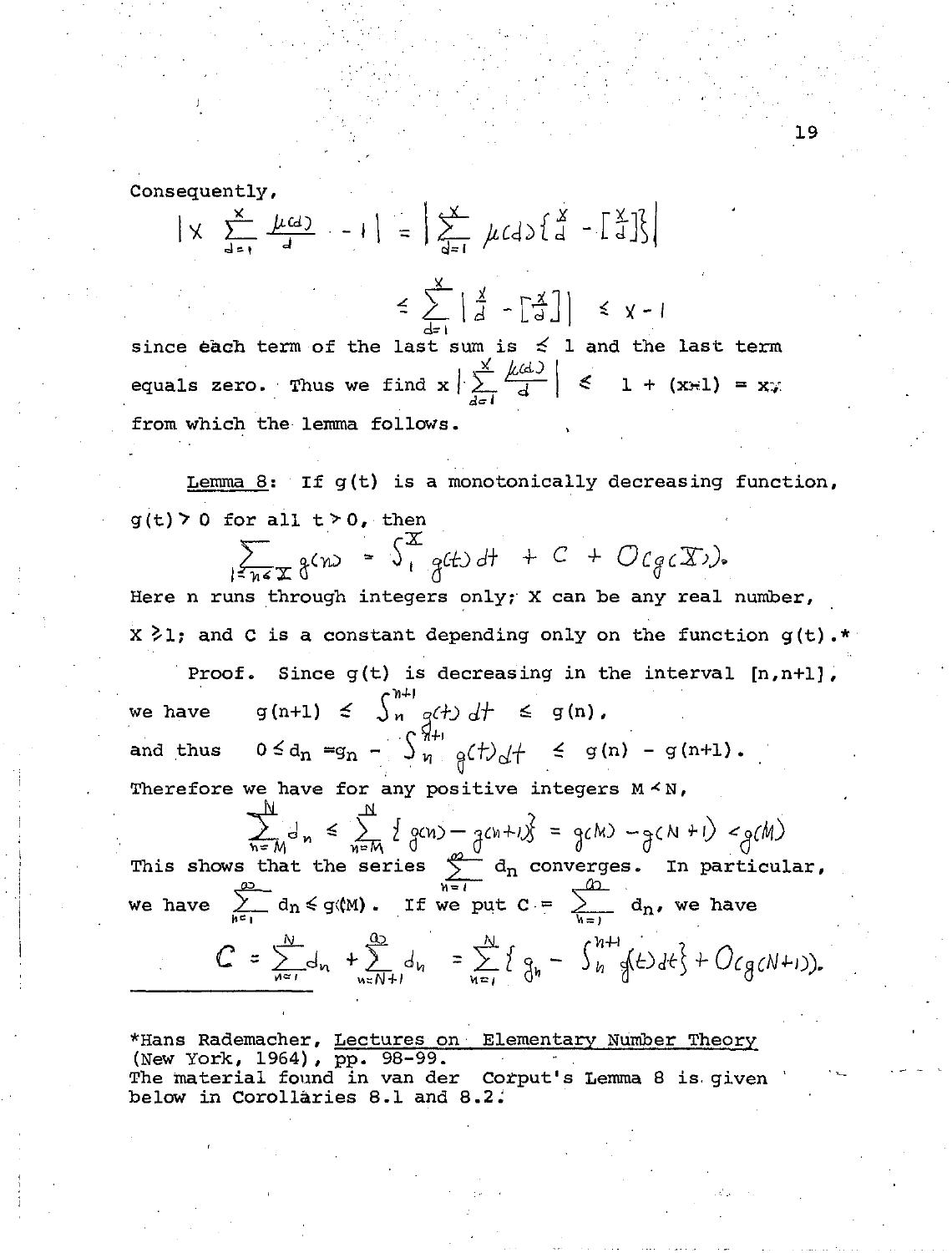It follows that  $\sum_{h=1}^{N} g(n) = \int_{1}^{N+1} g(t) dt + C + O(g(N+1)).$ For  $N = [X]$  this becomes

 $\sum_{1 \le n \le T} g(n) = \int_{1}^{[2T]+1} g(t) dt + C + O(g(\Gamma T) + 1)$ 

since  $S_{\overline{x}}^{\underline{x}}$  g(+) df + C + O (g( $\overline{x}$ )<br>since  $S_{\overline{x}}^{\underline{x}}$  g(+) df =  $S_{\overline{x}}^{\underline{x}}$  g(+) df + C + O (g( $\overline{x}$ ) + () = g( $\overline{x}$ ). This proves the lemma Corollary 8.1  $\sum_{n\geq 0} \frac{i}{n}$  = log y + C + 0( $\frac{i}{y}$ ).

Furthermore if we let  $\mathcal{E}(y) = \sum_{y \leq y} \frac{1}{n}$  - log y - C, then  $\mathcal{E}(y) \rightarrow 0$  $\mathcal{E}(y)$  log  $y \rightarrow 0$  as  $y \rightarrow \infty$ . and

Proof. The first part follows directly from the lemma if we simply note that  $\int_{1}^{y} \frac{1}{\epsilon} dt = [\int_{\partial_{\alpha}} t]_{1}^{y} = \int_{\partial_{\alpha}} t$ . For the second part, since  $\mathcal{E}(y) = O(\frac{1}{y})$ , the two limits follow. <u>Corollary 8.2</u>  $\sum_{n \leq t} \frac{log n}{n} - \frac{1}{2}log^2 x + C \longrightarrow 0$  as  $x \to \infty$ .<br>Proof. Since  $\sum_{n \leq t} \frac{log t}{n} dt = \sum_{n=1}^{0} [\frac{1}{2} (log t)^2]_1^q = \frac{1}{2} log^2 y$ . we have  $\sum_{h \in L} \frac{\log n}{h} - \frac{1}{2} \log^2 \frac{1}{h} + C = O\left(\frac{\log 4}{\frac{1}{0}}\right) \rightarrow O$  as  $\frac{1}{0} \rightarrow \infty$ .

Lemma 9. If  $\tau$  (n) designates the number of divisors of n,  $\sum \frac{\gamma_{\text{cm}}}{n}$ =  $\log^2 y$  + c3log y + c<sub>4</sub> + o(1), where c<sub>3</sub> and then c4 are suitably chosen constants.

Proof. Since  $\tau$  (n) is equal to the number of pairs of natural numbers a and b such that ab = n, the sum  $\sum_{k \leq 4} \frac{c(n)}{n}$ is equal to the sum  $\sum \frac{l}{a \cdot b}$  extended over all natural numbers a and b such that  $ab \leq y$ .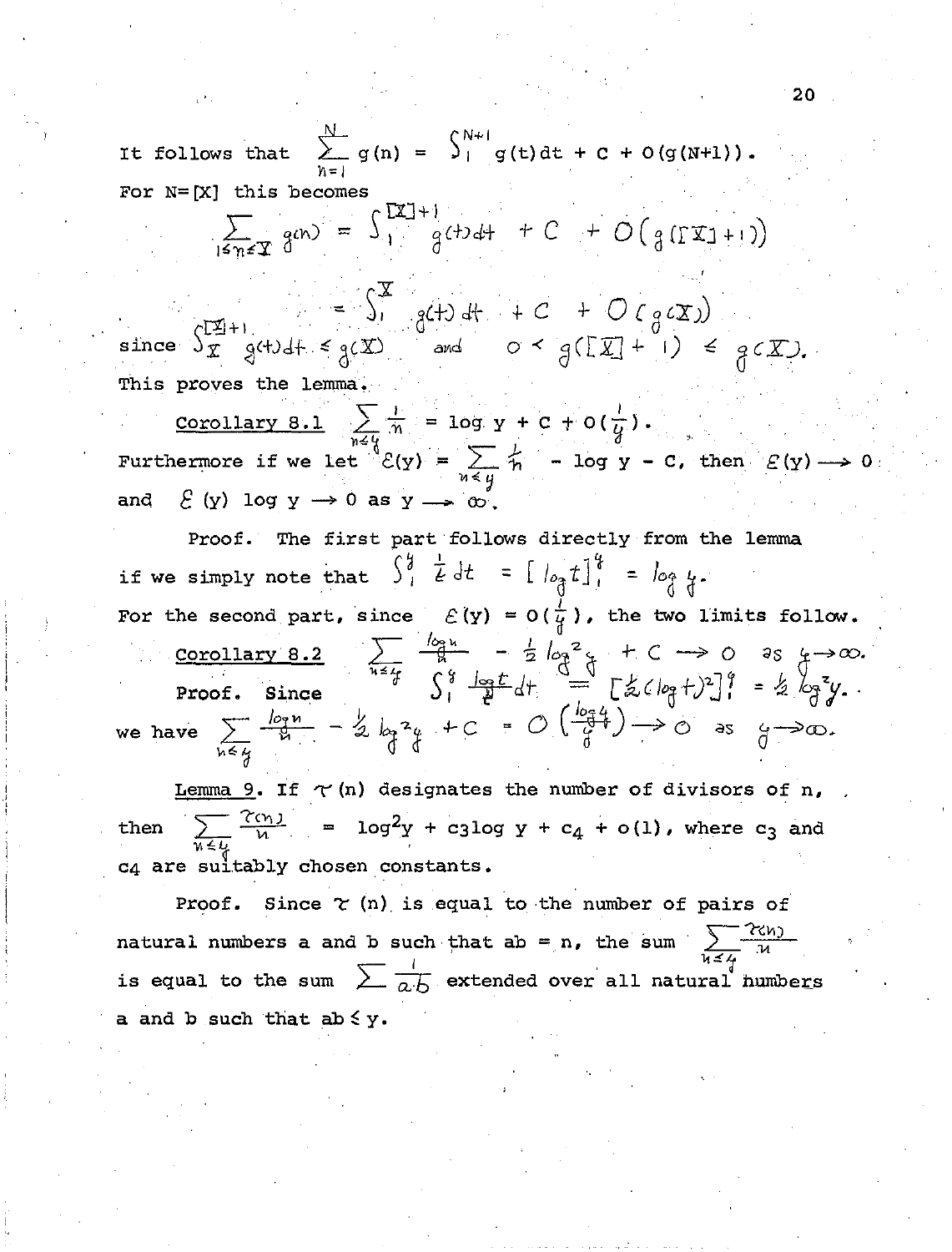First evaluate the contribution of pairs a and b with a  $\leq \sqrt{x}$ . This contribution is increased by the equal contribution of pairs a and b with  $b \leq \sqrt{y}$ , and the result must be diminished by the contribution of pairs a and b such that  $a, b \leq \sqrt{y}$ .

Now apply the preceding corollaries. The contribution of pairs a and b such that  $a \le \sqrt{y}$  can be written in the form

$$
\sum_{\alpha \leq \sqrt{3}} \frac{1}{\alpha} \sum_{\beta \leq \frac{11}{24}} \frac{1}{\beta} = \sum_{\alpha \leq \sqrt{3}} \frac{1}{\alpha} \frac{1}{\alpha} \log \frac{1}{\alpha} + c_1 + o\left(\frac{1}{\log 3}\right)
$$
  
\n
$$
= (\log \frac{1}{3}) \sum_{\alpha \leq \sqrt{3}} \frac{1}{\alpha} - \sum_{\alpha \leq \sqrt{3}} \frac{\log \alpha}{\alpha} + c_1 \sum_{\alpha \leq \sqrt{3}} \frac{1}{\log 3} + o\left(\frac{1}{\log 3}\right) \sum_{\alpha \leq \sqrt{3}} \frac{1}{\alpha} \alpha
$$
  
\n
$$
= (\log 3) \left(\log \sqrt{3} + c_1 + o\left(\frac{1}{\log 3}\right)\right) - \frac{1}{2} \log \sqrt{3} + c_5 + o(1)
$$

+  $c_i$  {  $\log_{10} \pi$  +  $c_i$  +  $\infty$ ) } +  $o(\frac{1}{\log_{10} \xi}) \cdot \frac{1}{\log_{10} \xi} + c_i + \infty$ ) }<br>=  $\frac{3}{8} \log^2 \frac{1}{\xi} + c_g \log_{\frac{1}{\xi}} \frac{1}{\xi} + c_g + o(1)$ ,<br>in this reasoning  $c_5$ ,  $c_6$ ,  $c_7$ , designate constants conveniently chosen.

Finally the contribution of terms with a, b 
$$
\leq \sqrt{y}
$$
 is equal to  
\n
$$
\left(\sum_{\alpha \leq \sqrt{y}} \frac{1}{\alpha}\right)^2 - \left(\int_{\partial g} \sqrt{y} + c_1 + \frac{\varepsilon(\sqrt{y})}{3}\right)^2
$$
\n
$$
= \frac{1}{4} \int_{\partial g}^2 \frac{1}{9} + c_1 \log \frac{1}{4} + c_1^2 + \frac{\varepsilon(\sqrt{y})}{3} \left\{2 \log \sqrt{y} + 2c_1 + \frac{\varepsilon(\sqrt{y})}{3}\right\}
$$
\n
$$
= \frac{1}{4} \int_{\partial g}^2 \frac{1}{\sqrt{y}} + c_1 \log \left(1 + c^2 + \frac{\varepsilon(\sqrt{y})}{3} + \frac{\varepsilon(\sqrt{y})}{3}\right)
$$

Thus we have shown that the lemma is true since  $\frac{3}{8} + \frac{3}{8} - \frac{1}{4} = \frac{1}{2}$ .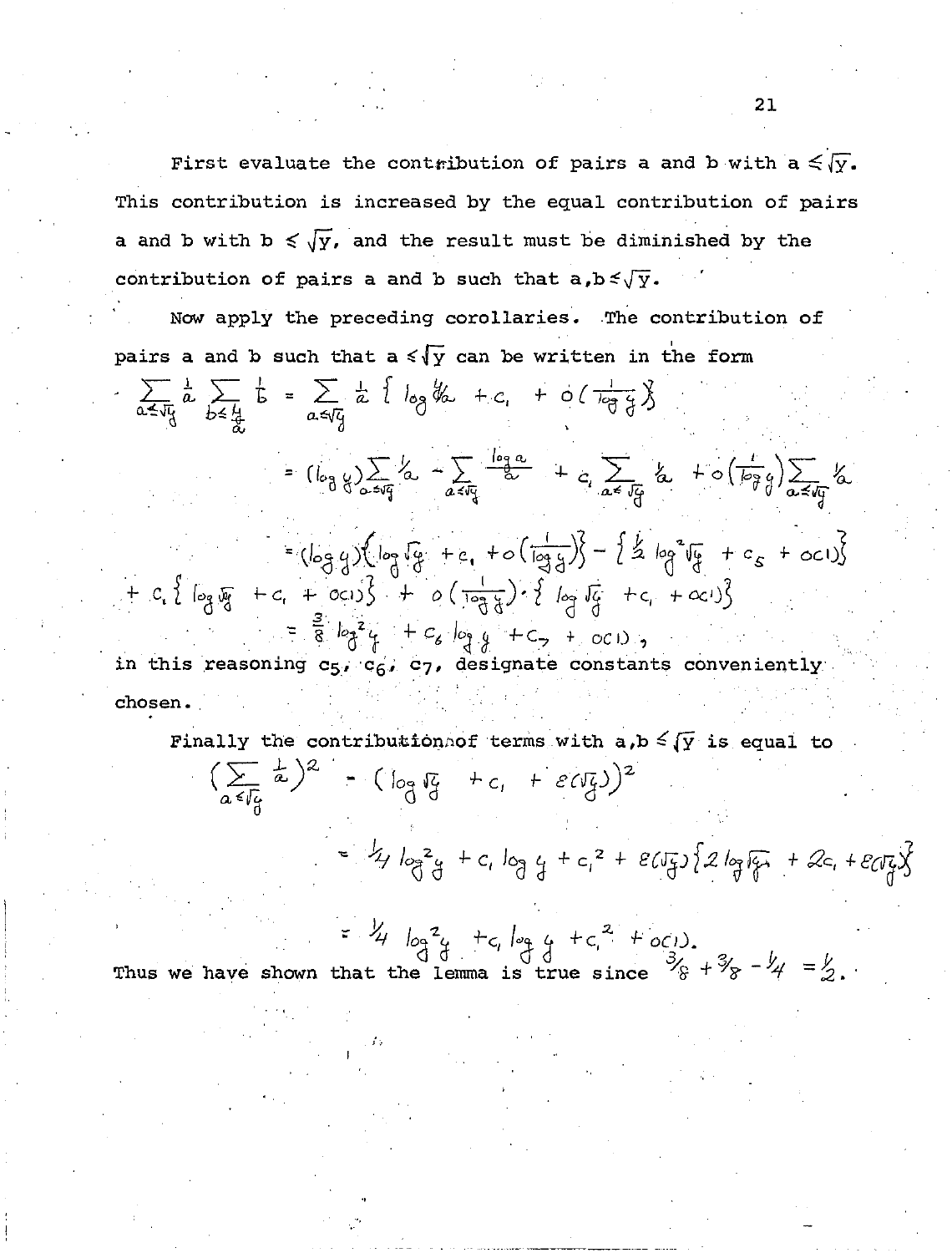Lemma 10 
$$
\sum_{d \neq x} \frac{\mu(d)}{d} \log \frac{x}{d} = o(\log x)
$$
.

From Corollary 8.1, the left-side member of the Proof. assertion is equal to  $\sum_{d \in \chi} \frac{\mu(d)}{d} \left\{ \sum_{n \leq \frac{\chi}{d}} \frac{1}{n} + c_i + \varepsilon \left( \frac{\chi}{d} \right) \right\}$ 

$$
= \sum_{m \leq x} \frac{1}{m} \sum_{d \mid m} \mu(d) + c_{v} \sum_{d \leq x} \frac{\mu(d)}{d} + \sum_{d \leq x} \frac{\mu(d)}{d} e(\frac{x}{d})
$$

(we have set dn=m). The first term is by  $(2)$  equal to  $1$  and the second is from lemma 7 in absolute value  $\leq |c_1|$ , so that it suffices to demonstrate

$$
\sum_{d\leq x} \frac{1}{d} \left| \mathcal{E}(\mathcal{L}) \right| = o(\mathcal{L}, x).
$$

Let  $y = x^{(2x)}$ , where  $\rho(x) < 1$  and  $\rho(x) \rightarrow 1$  slowly enough so that  $x^{\text{1--}\rho\alpha\lambda}$   $\rightarrow \infty$  as  $x \rightarrow \infty$ . (Such a  $\rho(x)$  exists since we have seen on pages::4-5 that  $\rho_C(x) = 1 - \frac{1}{\rho_C \log x}$  satisfies these conditions.) For the numbers  $d \le y$  we have  $\frac{x}{d} \ge x^{1-\rho}$  so that  $\mathcal{E}(\frac{x}{d}) \longrightarrow 0$  and the contribution of these numbers d equals

$$
\circ \left( \sum_{d \in \mathcal{X}} \frac{1}{d} \right) = \circ \left( \log \mathcal{X} \right) :
$$

To prove this last statement, we show that

$$
\lim_{x \to \infty} \left( \frac{\sum_{d \in X^Q} [\frac{1}{d} \cdot \frac{1}{d} \cdot \frac{1}{d}]}{\sum_{d \in X^Q} \frac{1}{d}} \right) = 0
$$

Now lim  $o(1) = 0$  means that  $\forall g > 0 \exists N \exists d \ge N \Rightarrow |o(1)| < \varepsilon$ . √∽⊅∞

Thus 
$$
\forall \epsilon > 0 \exists N \neq d \ge N \Rightarrow \sum_{N \le d \le x} d \cdot o(n) < \sum_{N \le d \le xP} k_1 \cdot \epsilon < \epsilon \sum_{d \le xP} k_d
$$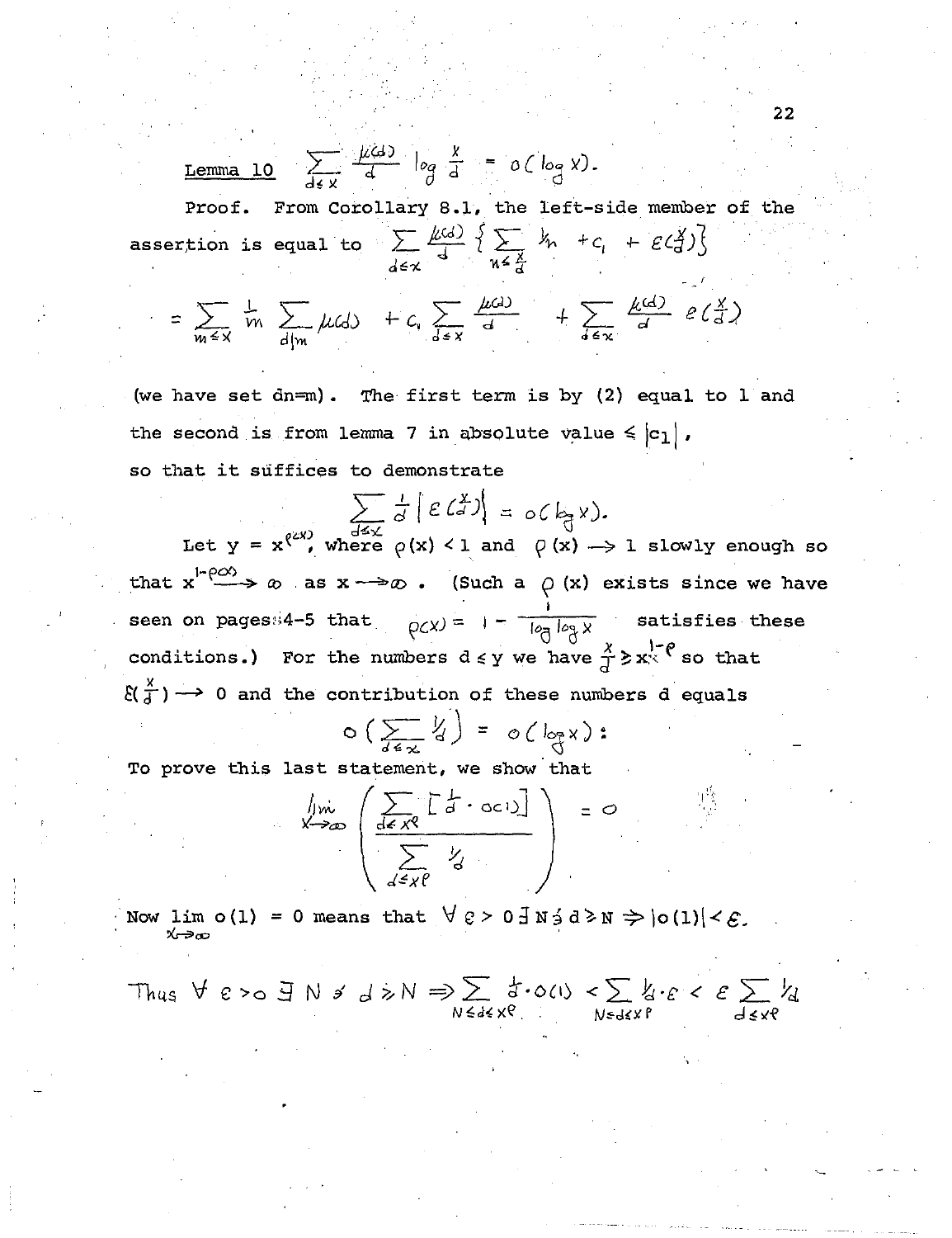$$
\Rightarrow \lim_{x \to \infty} \left( \frac{\sum_{\substack{\text{odd }x}} d \cdot \infty}{\sum_{\substack{\text{odd }x}} d \cdot \infty} \right) = 0.
$$
\nNow\n
$$
\frac{\sum_{\substack{\text{odd }x}} d \cdot \infty}{\sum_{\substack{\text{odd }x}} d \cdot \infty}
$$
\n
$$
\frac{\sum_{\substack{\text{odd }x}} d \cdot \infty}{\sum_{\substack{\text{odd }x}} d \cdot \infty} = \lim_{x \to \infty} \sum_{\substack{\text{odd }x}} \frac{\frac{1}{d} \cdot \infty}{\sum_{\substack{\text{odd }x}} d \cdot \infty} = \sum_{\substack{\text{odd }x}} \lim_{x \to \infty} \frac{\frac{1}{d} \cdot \infty}{\sum_{\substack{\text{odd }x}} d \cdot \infty} = 0.
$$
\n
$$
\text{Therefore we have shown the given limit equals 0 as } x \to \infty.
$$
\n
$$
\text{So that } \sum_{\substack{\text{odd }x}} \frac{1}{d} |\mathcal{E}(\frac{x}{d})| = \sum_{\substack{\text{odd }x}} \frac{1}{d} \cdot \infty
$$
\n
$$
= 0 \quad (\mathcal{E}(x) + \log x + c) = 0 \quad (\log x) \quad \text{since } \mathcal{E}(x) \to 0 \quad \text{as } x \to \infty.
$$
\n
$$
\text{The contribution of numbers } d \text{ such that } y < d \le x \text{ possesses at } x \to \infty.
$$
\n
$$
\text{The order of magnitude of } \sum_{\substack{\text{odd }x}} \frac{1}{d} \quad \text{since } \mathcal{E}(\frac{x}{d}) = 0 \quad (\frac{d}{x}).
$$

 $\sum_{\substack{\mathcal{U} \subset \mathcal{U} \subset \mathcal{X}}} \tilde{d}$  , since  $\mathcal{E}(\tilde{d}) = 0(\frac{1}{\chi})$  $= 0(1)$ . This sum is, according to Corollary 8.1, (applied twice, the second time with x instead of y) approximately equal to log x  $\div$  log y =  $(1-\rho)$ log x in such a way that

 $\sum_{\substack{Q \le d \le X \\ Q \le d \le X}} \frac{1}{d} - C - \rho X \longrightarrow O$  . Thus we obtain the desired result since  $1 - \rho(X) \longrightarrow 0$ .

Lemma 11: For each natural number k,

$$
\frac{1}{\sqrt{4k}} \mu(\text{d}) \gamma(\text{d}) = 1.
$$

**Proof.** Since  $\gamma_{(m_i)} = \sum_{d_i \mid m_i} 1$ , the left member of the assertion can be written in the form

$$
\sum_{d|k} \mu(d) \sum_{d, |\underline{k}|} 1 = \sum_{d, |k|} \sum_{d| \underline{k}|} \mu(d).
$$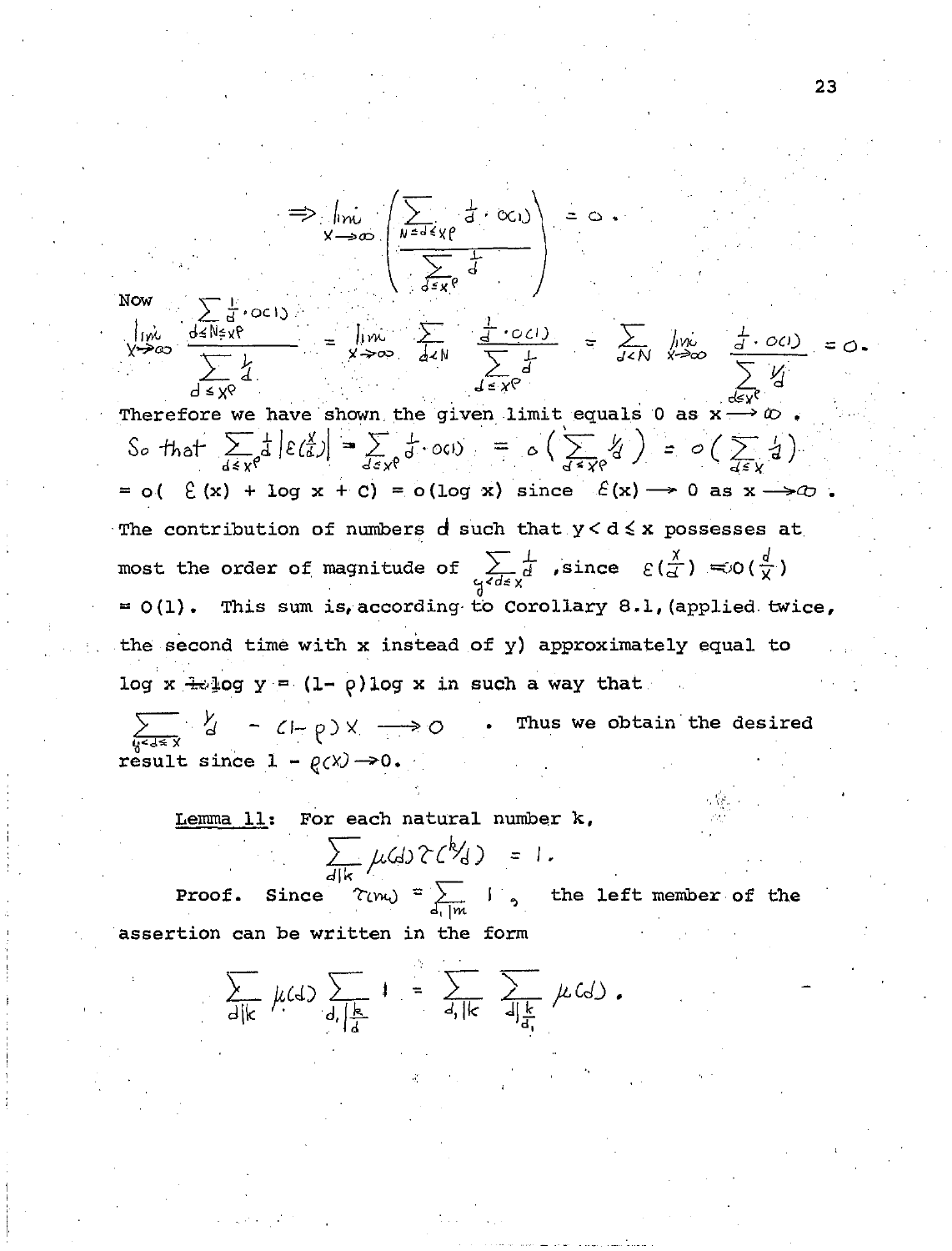The contribution of divisors  $d_1 < k$  is zero according to (2), and the contribution of the divisor k is equal to 1.

<u>Lemma 12:</u>  $\sum_{x} \frac{\mu(x)}{d} \log \frac{2 \times x}{d} = 2 \log x + o(\log x)$ . Proof: From lemma 9 (applied with  $y = \frac{x}{d}$  ), the left member of the formula can be written in the form  $\mathcal{L}$   $\frac{\sqrt{4+1}}{3}$   $\frac{\sqrt{4+1}}{3}$   $\frac{\sqrt{4+1}}{3}$   $\frac{\sqrt{4+1}}{3}$   $\frac{\sqrt{4+1}}{3}$   $\frac{\sqrt{4+1}}{3}$   $\frac{\sqrt{4+1}}{3}$   $\frac{\sqrt{4+1}}{3}$   $\frac{\sqrt{4+1}}{3}$   $\frac{\sqrt{4+1}}{3}$   $\frac{\sqrt{4+1}}{3}$   $\frac{\sqrt{4+1}}{3}$   $\frac{\sqrt{4+1}}{3}$   $\frac{\sqrt{4+1}}{3}$   $\$ means that  $\lim_{x\to\infty} g(\frac{x}{d}) = 0$ . Apply Corollary 8.1 The contribution of values of  $d \le \frac{X}{\log X}$  is equal to  $o\left(\sum_{d\leq x} Y_d\right) = o(\log x)$ , since  $d \leq Y \log x \Rightarrow Y_d > log x$ . Thus  $x \rightarrow \infty$   $\Rightarrow \log x \rightarrow \infty$   $\Rightarrow \frac{X}{d} \rightarrow \infty$   $\Rightarrow \log c \cup \rightarrow \infty$ . so that  $o_{\frac{x}{T}}(1)$  is in this case  $\hat{o}(1)$ . Thus  $\lim_{x\to\infty} \sum_{d\leq x}/\lim_{d\geq x} f(x) = \lim_{x\to\infty} \sum_{d\leq x}/\lim_{d\leq x} f(x) = O\left(\sum_{d\leq x}/\lim_{d\geq x}/\lim_{d\geq x}/\lim_{d\geq x}/\lim_{d\geq x}/\lim_{d\geq x}/\lim_{d\geq x}/\lim_{d\geq x}/\lim_{d\geq x}/\lim_{d\geq x}/\lim_{d\geq x}/\lim_{d\geq x}/\lim_{d\geq x}/\lim_{d\geq x}/\lim_{d\geq x}/\lim_{d\geq x}/\lim_{d$ =  $o(\sum_{d\leq x} \frac{V_d}{d})$  =  $o(log x)$ . The contribution of the other values of d is at most of the orderoof  $\sum_{\substack{x\\ \text{deg } x \le d \le x}} \frac{1}{d} = \log x - \log \left( \frac{x}{\log x} \right) + o(\log x) = o(\log x).$ From Lemmas 10 and 7 the first term if equal to  $U + o(log x)$ ,  $U = 2 \sum_{k=1}^{\infty} \frac{\mu(s)}{d} \sum_{m \leq n} \frac{\lambda(m)}{h}$ where thus (letting  $k = md$ ):  $U = 2 \sum_{k \leq x} k \sum_{l|k} \mu(d) \tau^{\binom{k}{d}}$ =  $2\sum_{k=1}^{n}$   $k$ , from Lemma  $\begin{array}{c} \hline \end{array}$ 

=  $2 \log x + o(\log x)$ , from Corollary 8.1.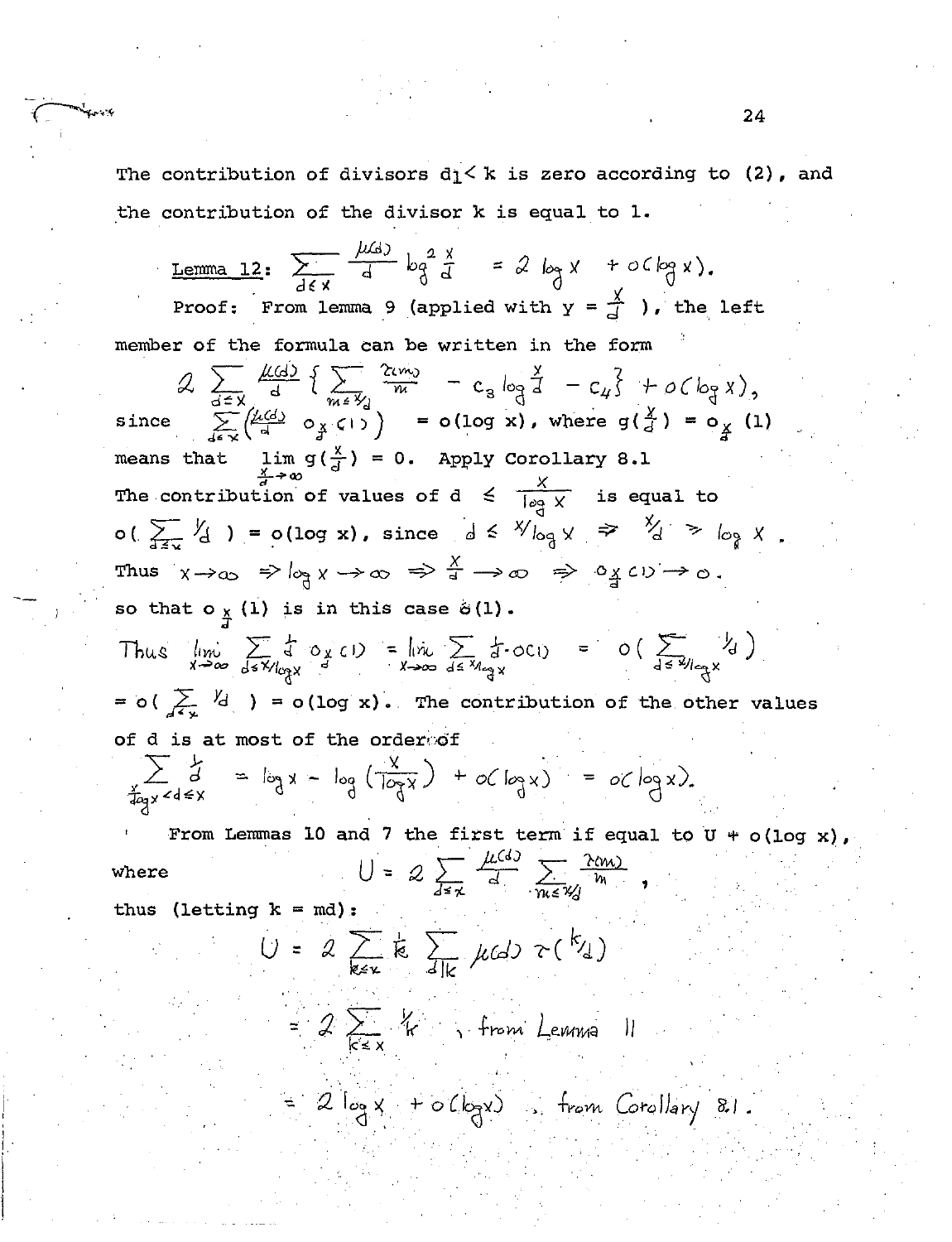After these preliminary consideration, we can now prove Selberg's formula:

+  $\frac{2}{x \log x}$   $\sum_{\rho \leq \sqrt{x}} \varphi(\frac{x}{p}) \log p \to a$  as  $x \to \infty$ . From Lemma 6, the left side has, to a term which  $\rightarrow$  0 as x  $\rightarrow$   $\infty$ ,  $\frac{1}{x \log x}$   $\sum_{m \leq x} f_{cm}$ . the value

We must now show that this expression approaches 2. From the definition of the function  $f(m)$ ,

 $\sum_{m \leq x} f_{\ell m} = \sum_{m \leq x} \sum_{d | m} \lambda(d) = \sum_{d \leq x} \lambda(d) \sum_{k}$ 

where h designated the multiples  $\leq x$  of d. Consequently  $\geq 1$ is equal to  $\frac{\sqrt{x}}{d}$ , to a term which has absolute value  $\leq 1$ , The  $sum$ 

 $\sum_{m \le x} f(m)$  is therefore approximately equal to<br>  $x$   $\sum_{d \le x} \frac{\lambda(d)}{d} = x$   $\sum_{d \le x} \frac{\mu(d)}{d} \log^2 \frac{x}{d} = 2x \log x + o(x \log x)$ from Lemma 12, and the error is at most of the order of  $\sum_{d \leq V} |\chi(d)| = \sum_{d \leq V} \log^2 \frac{\chi}{d}$  , so it suffices to magnitude of show that this sum is equal to  $o(x \log x)$ .

The contribution of the terms such that  $\frac{x}{2^{k+l}} <$   $d \leq \frac{x}{2^k}$ . where k designates an integer  $\geq 0$ , is at most  $(k+1)^2 \frac{x}{2^k}$ , since the number of terms is at most  $\frac{x}{2^k}$  and each term  $\leq (k+1)^2$ .

Consequently the sum is less than

$$
\frac{w}{z^{k}} \frac{(k+1)^{2} x}{2^{k}} = x \sum_{k=0}^{w} \frac{(k+1)^{2}}{2^{k}}.
$$

thus at most of the order of  $x$  and therefore  $o(x \log x)$ .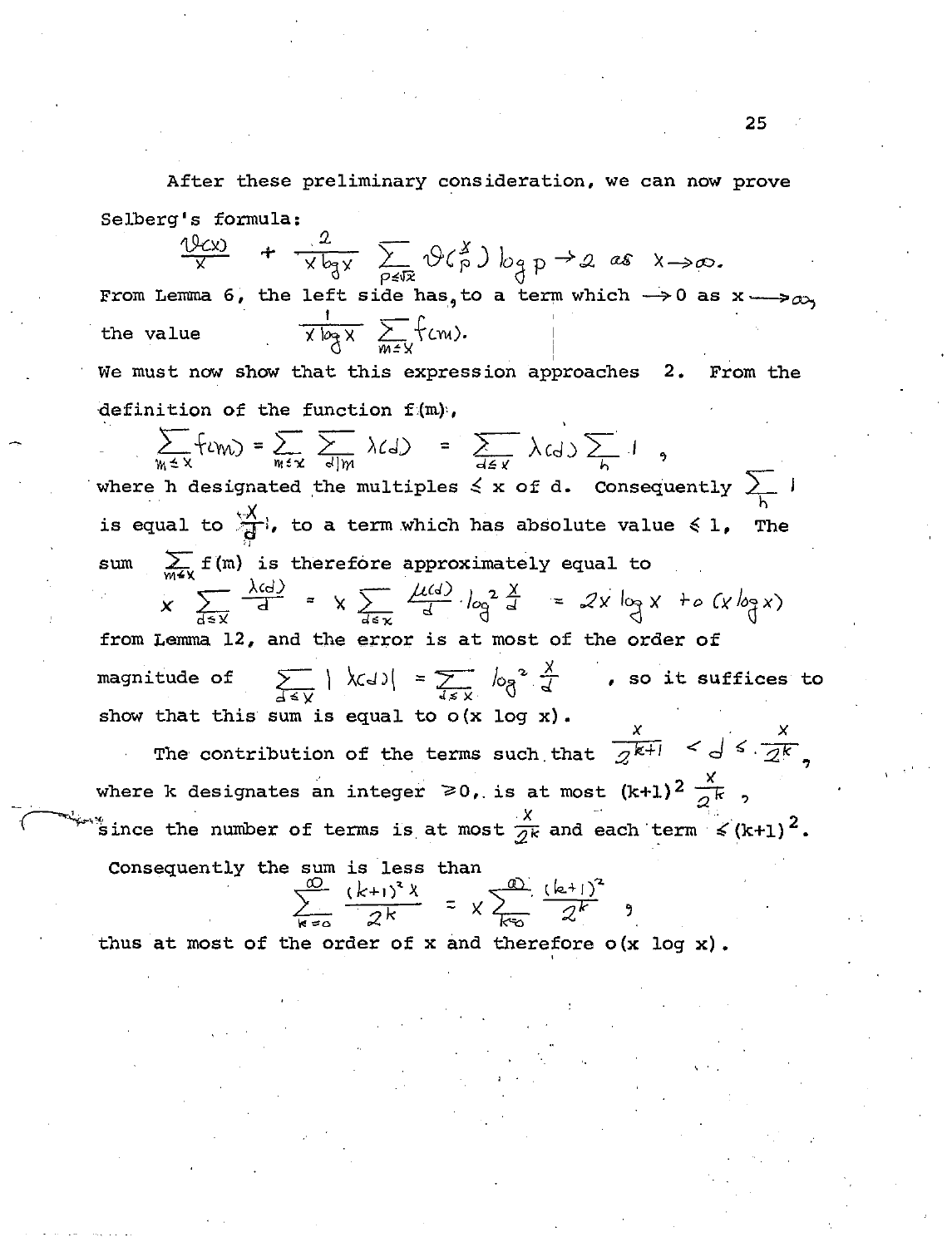II Proof of PNT Using Selberg's Formula.

In this part we will employ the three following facts: (1)  $\frac{\vartheta(x)}{x} + \frac{2}{x \log x} \sum_{n \in \mathbb{Z}} \vartheta(\frac{x}{p}) \log p \longrightarrow 2$  $\frac{1}{x}$  +  $\frac{1}{x \log x}$   $\sum_{p \le x} \sqrt[n]{p} \log p \longrightarrow 2$  as  $x \longrightarrow \infty$ (Selberg's Formula);  $\frac{Q(x)}{x}$  0, demonstrated in Lemma 3; (2)  $\frac{1}{\log x}$   $\sum_{p \leq x} \frac{\log p}{p}$  $\sum_{p \leqslant x} \frac{1}{p}$   $\rightarrow$   $\rightarrow$   $\rightarrow$   $\infty$  . shown in (3) the remark following Lemma. 3. From these we shall prove that  $\frac{\partial f(x)}{\partial x} \rightarrow 0$  as  $x \rightarrow \infty$  , which, as we have shown previously, implies PNT. The formula (1) shows that  $\frac{\langle 0 \rangle_C(y)}{X}$  is bounded, so that the limits  $A = \lim_{x \to \infty} \sup \frac{\sqrt{x}}{x}$  and  $a = \lim_{x \to \infty} \inf \frac{\sqrt{x}}{x}$ exist. We have  $0 \le a \le A$ , and  $\frac{\sqrt{9(x)}}{x} \to 1$  means that  $a = 1 = A$ . Lemma 13:  $A + a = 2$ . Proof. It is possible to make x become infinite in such  $\frac{(\mathcal{Y}(\mathsf{x}))}{\mathcal{Y}(\mathsf{x})} \longrightarrow \mathsf{x} \quad \mathsf{z} \in \mathcal{S}$ a way that  $\frac{\sqrt{V(X)}}{X}$   $\rightarrow$  A. If  $\delta$  designates a fixed positive number,  $\sqrt[3]{(\frac{x}{p})}$  > (a -  $\sqrt[5]{\frac{x}{p}}$  for each x sufficiently large and for each number  $p \leq \sqrt{x}$ , thus  $\frac{2}{x \log x}$   $\sum_{p \le y} \sqrt{(\frac{x}{p})} \log p \ge \frac{2(2-\delta)}{\log x}$   $\sum_{p \le y}$  $=$   $\frac{1}{\log x}$   $\frac{1}{\log x}$ 

The last term approaches a  $\stackrel{\frown}{s}$  in view of (3), so that Selberg's. formula shows that A + a -  $\delta$   $\leq$  2. This is true for each positive fixed  $\delta$  . Thus  $A + a \leq 2$ .

If in the above reasoning we replace A,a,  $\delta$ , and> by a,A,- $\delta$ , and  $\leq$  respectively, we find that  $A + a \geq 2$ . Thus  $A + a = 2$ .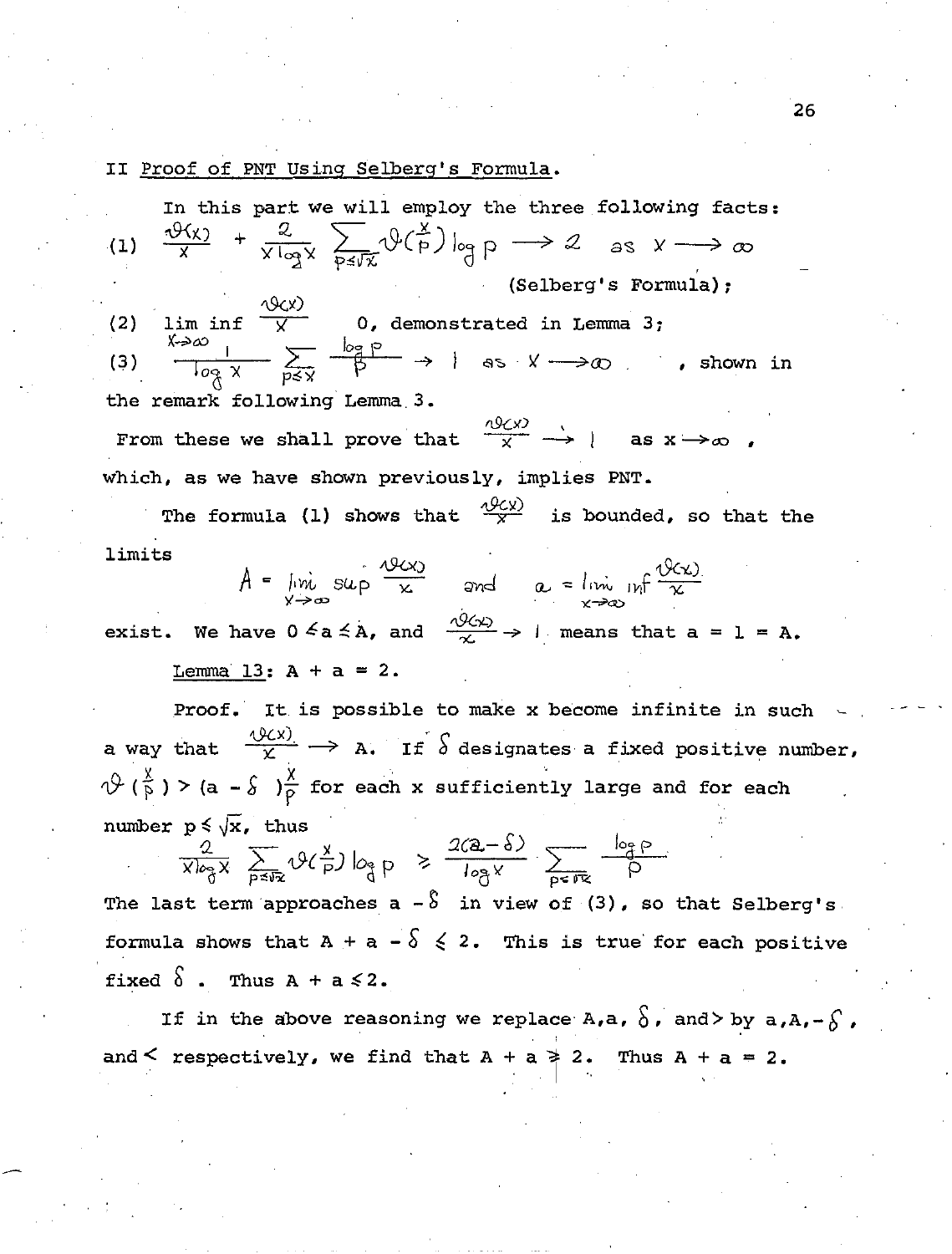In the rest of this argument  $x \rightarrow \infty$  in such a way that  $\frac{\partial \chi}{\partial X}$   $\rightarrow$  A, and the number  $\delta$  is positive and fixed.

Lemma 14: For each fixed 
$$
\lambda > a
$$
,  
\n $\frac{1}{\log x} \sum_{i} \frac{\log p}{p} \rightarrow 0$ ,  
\nif  $\sum_{i}$  is extended over numbers  $p \le x$  such that  $\mathcal{Y}(\frac{x}{p}) \ge \frac{\lambda x}{p}$ .  
\nRemark: This lemma is a theorem of compensation: if  $\mathcal{Y}(x)$   
\nis large,  $\mathcal{Y}(\frac{x}{p})$  is small for "almost", each number  $p \le x$ .  
\nProof:  $\sum_{x \in \mathcal{Y}} \mathcal{Y}(\frac{x}{p}) \log p = \sum_{x \in \mathcal{Y}} \log p \log q$ 

$$
= \sum_{p \leq \sqrt{x}} \langle \vartheta \langle \frac{x}{p} \rangle \big|_{\log P} + \sum_{g \leq \sqrt{x}} \langle \vartheta \langle \frac{x}{p} \rangle \big|_{\log P} - \left( \sum_{p \leq \sqrt{x}} \big|_{\log P} \right)^2
$$

is

$$
= 2 \sum_{p \leq \bar{x}} \vartheta(\beta) \bigg|_{\partial_p} \bigg|_{\partial_p} - (\vartheta(\bar{x}))^2,
$$
  
where p and q are prime. The last term is at most of the order  
of x in view of (1) — applied with  $\sqrt{x}$  instead of x.

We can therefore write the formula of Selberg also in the form

$$
\frac{\vartheta(x)}{x} + \frac{1}{x \log x} \sum_{p \in x} \vartheta(\xi) \log p \to \vartheta.
$$

If  $\frac{x}{p}$  is greater than the value u conveniently chosen and dependent on  $\int$ ,  $\vartheta(\frac{x}{p}) > (\vartheta - \vartheta)^{\frac{\chi}{p}}$  . There exists a positive humber b(u) such that  $\vartheta(\frac{x}{p}) > (a - \delta)\frac{x}{p} - b$ for all p's such that  $\frac{x}{p} \leq u$ . Thus the inequality is valid for all  $p \leq x$ .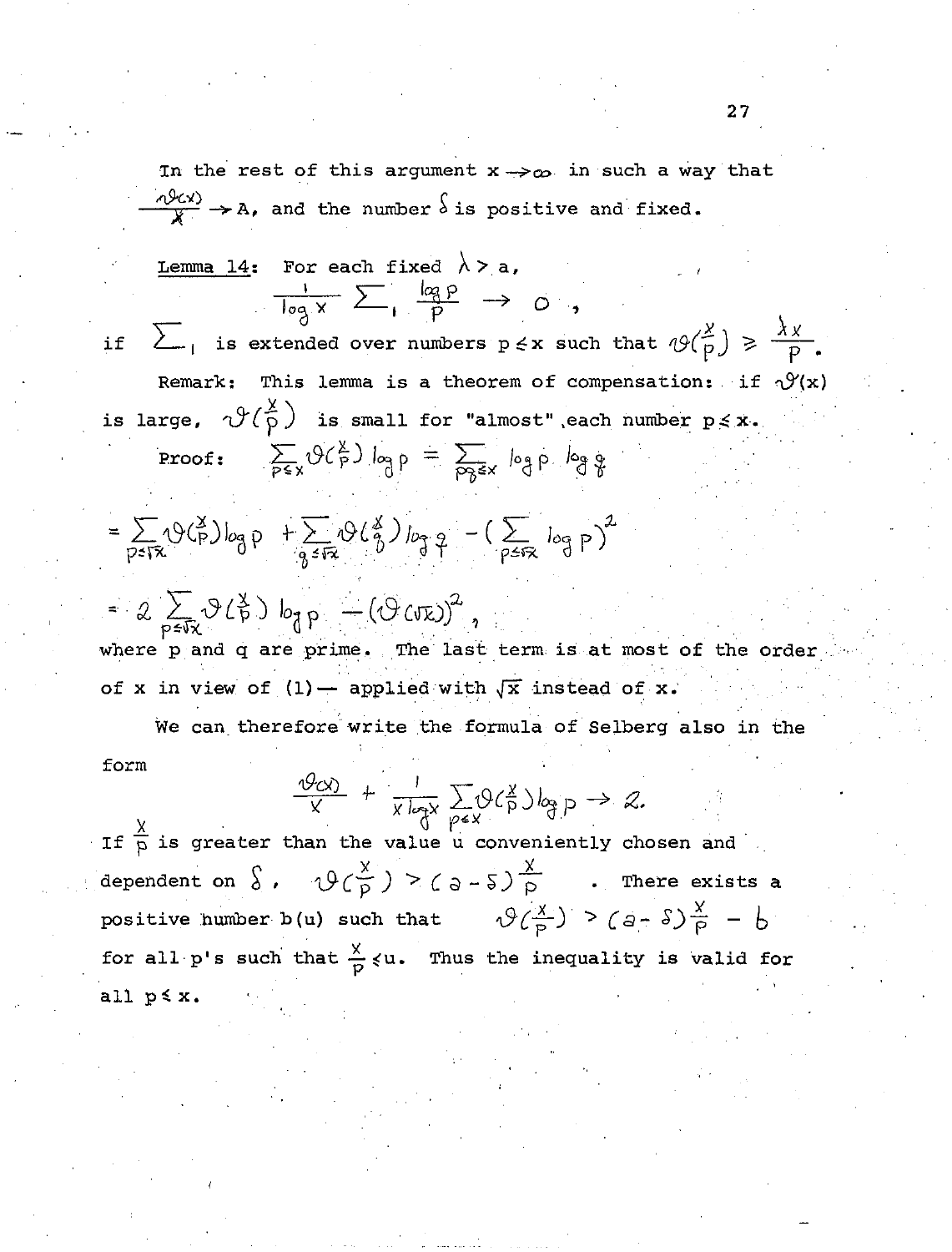If we divide the sum  $\sum_{p \leq x}$  into  $\sum_{1}$  and  $\sum_{1}^{\prime}$  we obtain

$$
\sum_{p\leq x} \Phi(\frac{x}{p}) \log p \geq \lambda x \sum_{p\leq x} \frac{\log p}{p} + x(a-\delta) \sum_{p\leq x} \frac{\log p}{p} - b \sum_{p\leq x} \log p
$$
  
 
$$
\geq (a-\delta)x \sum_{p\leq x} \frac{\log p}{p} + (b-a)x \sum_{p\leq x} \frac{\log p}{p} - b \Theta(x).
$$

If we substitute this result in Selberg's formula we obtain:

$$
A+a-\delta + (\lambda-a)\limsup_{n\to\infty}\frac{1}{\log x}\sum_{n\in\mathcal{P}}\frac{\log p}{p}<2.
$$

which implies, since  $A+a = 2$ ,

l  $\vert$ I

$$
(\lambda - a) \limsup_{y \to a} \frac{1}{\log x} \sum_{y \in a} \frac{b_{\alpha}p}{p} \leq \delta,
$$

from which follows the lemma since  $\lambda$  -a > 0 and  $\delta$  is an arbitrary positive number.

Lemma 15: For every fixed 
$$
\mu < A
$$
.  
\n
$$
\frac{1}{\log^2 x} \sum_{\substack{\alpha \\ \beta \\ \gamma}} \frac{\log p}{p} \cdot \frac{\log q}{q} \longrightarrow 0,
$$

if  $\sum_{z}$  is taken over pairs of numbers p and q such that

$$
p \le \sqrt{x}
$$
,  $g \le \sqrt{\frac{x}{p}}$ ,  $\varphi\left(\frac{x}{pg}\right) \le \frac{\sqrt{x}}{pg}$ .

Remark: Lemma 15 is a theorem of double compensation. If  $\vartheta(x)$  is large,  $\vartheta$  ( $\frac{X}{P}$ ) is small for "almost" every number  $p \leq x$ , and  $\sqrt[4]{(\frac{X}{pQ})}$  is large for "almost" each pair of numbers  $p \leq \sqrt{x}$  and  $q \leq \sqrt{\frac{x}{p}}$ .

Proof: If we substitute  $\frac{x}{p}$  for x in Selberg's formula, we obtain

$$
\mathcal{P}(\frac{x}{p}) = \frac{2x}{p} + o\left(\frac{x}{p}\right) - \frac{2}{\log \frac{x}{p}} \sum_{\beta \in \sqrt{\frac{x}{p}}} \theta\left(\frac{x}{p\beta}\right) \log \frac{x}{\beta}.
$$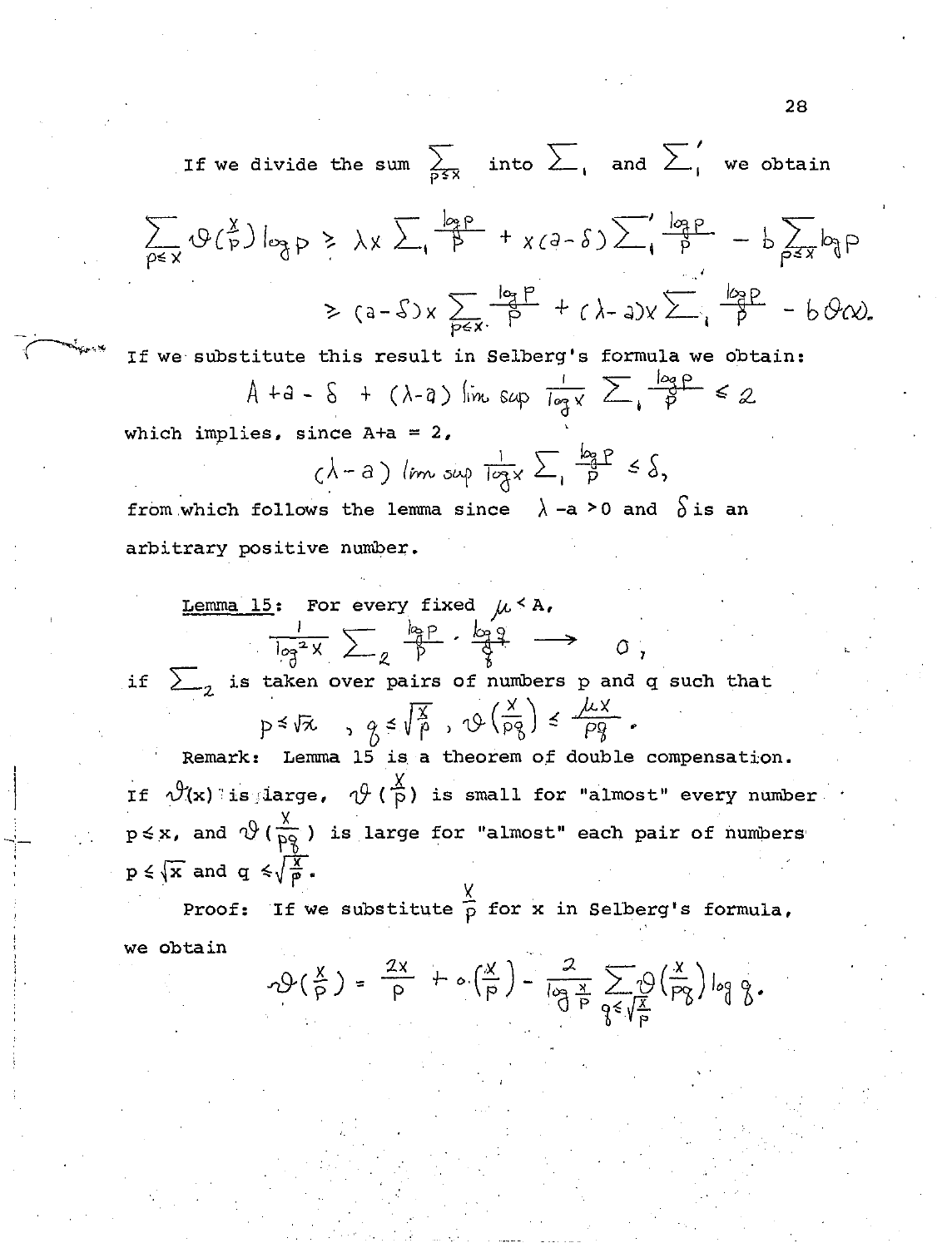Substituting this result in Selberg's formula gives

$$
\oint (x) = 2x + c(x) - \frac{2x}{\log x} \sum_{p \le x} \left\{ 2 + c(1) \right\} \frac{\log p}{p} + \frac{4V}{\log x},
$$
\nwhere  $V = \sum_{p \le x}, \frac{1}{3}, \frac{1}{5}$   $\sqrt{p}$   $\sqrt{p}$   $\left(\frac{x}{pq}\right) \log p \log q$ .  
\nBy virtue of (3) we find  
\n $\sum_{p \le x} \frac{\log p}{p} = \frac{1}{2} \log x + c(\log x), \text{ thus } \oint (x) = \frac{4V}{\log x} + c(x),$   
\nIn each term of  $V, p \le \sqrt{x}$  and  $q \le \sqrt{\frac{5}{p}}$ . Thus  $pq' = p^{\frac{1}{2}}(pq^2)^{\frac{1}{2}} \le x^{\frac{3}{2}}$ ,  
\nso that  $\oint \left(\frac{x}{p}\right) \le (A + \delta) \frac{x}{pq}$ , if x is sufficiently large.  
\nIf we divide V into two sums  $\sum_{2}$  and  $\sum_{2}'$  we have  
\n $V \le \mu x \sum_{2} \left(\frac{1}{\log x} + \frac{\log p}{p} + \frac{\log p}{q}\right) + (A + \delta)x \sum_{2} \left(\frac{1}{\log x} + \frac{\log p}{p} + \frac{\log p}{q}\right)$   
\n $= (A + \delta)xW - (A + \delta - \mu)x \sum_{2} \left(\frac{1}{\log x} + \frac{\log p}{p} + \frac{\log p}{q}\right),$   
\nwhere  $W = \sum_{p \le x} \frac{1}{\sqrt{x}} \left(\frac{1}{\log x} + \frac{\log p}{p} + \frac{\log q}{\delta}\right)$   
\n $= \sum_{p \le x} \frac{1}{\log x} \left(\frac{1}{\log x} + \frac{\log p}{p} + \frac{\log q}{\delta}\right)$   
\n $= \sum_{p \le x} \frac{1}{\log x} \left\{ \frac{1}{2} + c(x) \right\}$  because of (3)  
\n $= \frac{1}{\sqrt{x}} \log x + o(\log x).$ 

We thus have

$$
\sqrt[4]{\zeta x} \leq (A + \delta) x - \frac{4}{\log x} (A + \delta - \mu) x \sum_{1} \left( \frac{1}{\log \frac{x}{p}} \cdot \frac{\log p}{\beta} \cdot \frac{\log \beta}{\delta} \right) + o \, c \, \lambda
$$

from which

$$
\frac{4}{\log^{2}x} (A-\mu) \sum_{a} \left(\frac{\log P}{P} \cdot \frac{\log q}{\delta}\right) \le \frac{4}{\log x} (A+S-\mu) \sum_{a} \left(\frac{1}{\log x} \cdot \frac{\log P}{\delta} \cdot \frac{\log q}{\delta}\right)
$$
  

$$
\le A+S-\frac{25(1)}{2} + 25(1)
$$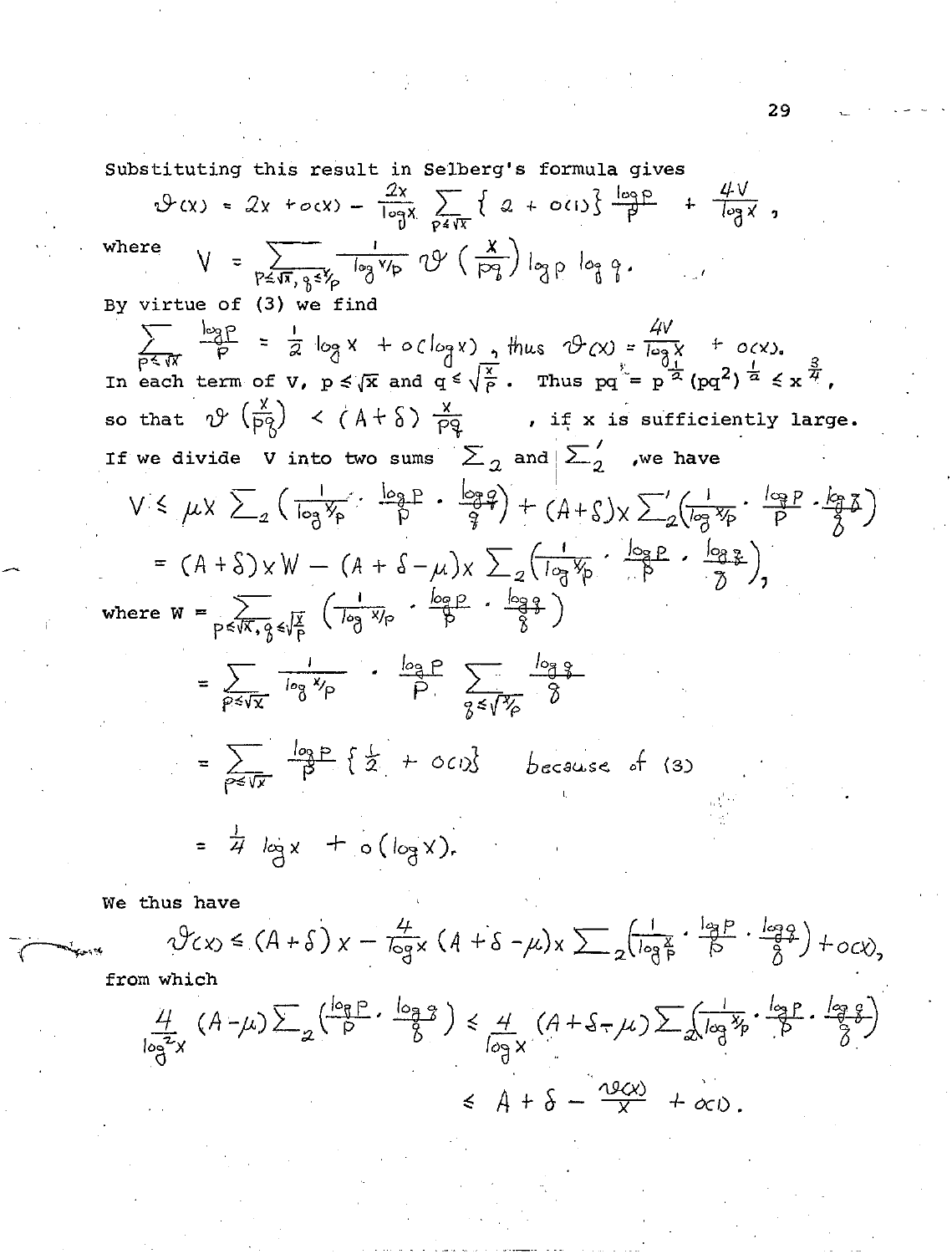Consequently,

$$
H(A - \mu)
$$
 lim sup  $\frac{1}{\log^2 x}$   $\sum_{q} \left(\frac{\log p}{p} \cdot \frac{\log q}{q}\right) \leq \delta$ ,

from which results the lemma, since A- $\mu$  > 0 and  $\delta$  is an arbitrary positive number.

End of the Proof: Let  $\mathfrak f$  be any positive number such that  $\sigma$ a< A and let the number  $\delta$  be so small that

$$
(4) \qquad A - \alpha \sigma \geq \delta \sigma + 2 \delta.
$$

Consider the sum

$$
S=\sum_{3}\frac{\log P}{P}\cdot\frac{\log q}{8}\sum_{\mu}\frac{\log r}{P}
$$

 $\sum_{q}$  is taken over pairs of prime numbers p and q such that  $p \leq N$ ,  $q \leq \sqrt{\frac{X}{P}}$ ,  $pq \geq N$ ,  $\vartheta(\frac{X}{PZ}) \geq (A - S) \frac{X}{PZ}$ , where N designates any fixed natural number.  $\sum_{\mu}$  is taken over prime numbers r such that  $\frac{P_0^2}{\sigma} < r \leq \sigma$  pq. If  $\sigma \leq 1$ , the sum is naturally equal to zero.

For each term of  $\sum_{\mu}$  ,

$$
r \leq \sigma p_{\beta} = \sigma p^{\frac{y}{2}} (p_{\beta}^{2})^{\frac{y}{2}} \leq \sigma x^{\frac{y}{4}} x^{\frac{y}{2}} = \sigma x^{\frac{y}{4}} \leq x
$$

if x is sufficiently large.

. If x is sufficiently large, all the terms of  $\sum_{\mu}$  satisfy the inequality

$$
\mathcal{Y}\left(\frac{x}{r}\right) \geq (a+\delta)\frac{x}{r}.
$$

This inequality is evident for the terms with  $r \leq pq$ , because then  $\mathcal{P}(\frac{x}{r}) \geq \mathcal{P}(\frac{x}{p} - 1) \geq (A - 1) \frac{x}{p} \geq (A - 1) \frac{x}{r} \geq (a + 1) \frac{x}{r}$ because of  $(4)$ .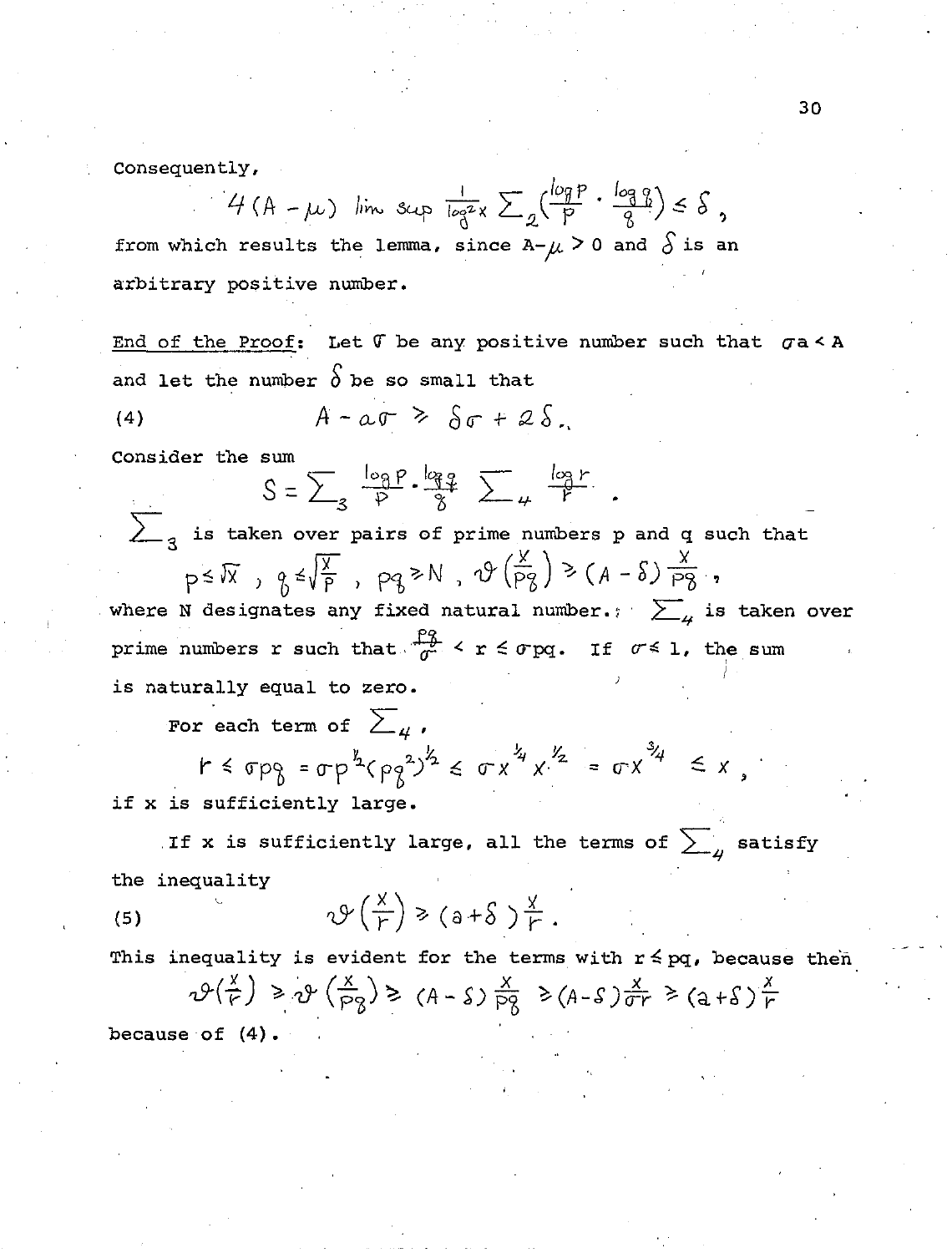Consider now the terms with  $r > pq$ . If we let  $\overline{r} = u$  and  $\frac{\gamma}{\beta}$  = v, we obtain  $u < v \leq \sigma u$ . If we replace x by v and by u<sup>'</sup> in Selberg's formula,

 $(\log x) \cdot \partial c x$ ) +  $2 \sum_{p \leq k} \partial c \frac{x}{p}$ )  $\log p = 2x \log x + o(x \log x)$ , we obtain by subtraction:

 $log v$   $\vartheta$ (v) -  $log u$   $\vartheta$ (u)  $\leq 2v$   $log v - 2u$   $log u + o$  (u  $log u$ ),

$$
\Psi(u) \ge \frac{\log v}{\log u} \Psi(v) - 2(v-u) - 2v \left( \frac{\log v - \log u}{\log u} \right) + o(u).
$$

In the second member the first term is at least  $\sqrt{2}(v) \geq (A - \delta)v$ and the third term is  $o(u)$ , thus

$$
\Psi(u) \ge (A-S)v - 2(v-w) + o(u) = 2u - (2-A+S)v + o(u)
$$
  
\n $\ge 2u - (a+S)\sigma u + o(u)$   
\n $\ge (a+2S)u + o(u),$ 

because of (4) and since  $a + A = 2$ . Thus we find, if x is large enough, that

$$
\vartheta\left(\frac{x}{r}\right) = \vartheta(u) \geq (a+8)u = (a+8)\frac{x}{r}
$$

so that (5) is valid for each term of  $\sum_{\mu}$ . Consequently,

$$
\begin{array}{lll}\n\text{(6)} & \text{S} & \leq & \frac{\log r}{r} & \text{log } r \\
& \text{log } r & \text{log } r & \text{log } r \\
& & \text{log } r & \text{log } r \\
& & & \text{log } r\n\end{array}
$$

thus

where  $\sum_{s=1}^{\infty}$  is taken over pairs p and q such that

$$
0 \leq \sqrt{X} \quad , \quad \gamma \leq \sqrt{\frac{X}{P}} \quad , \quad \frac{P}{\sigma} \leq P_{\gamma} \leq \sigma r \ .
$$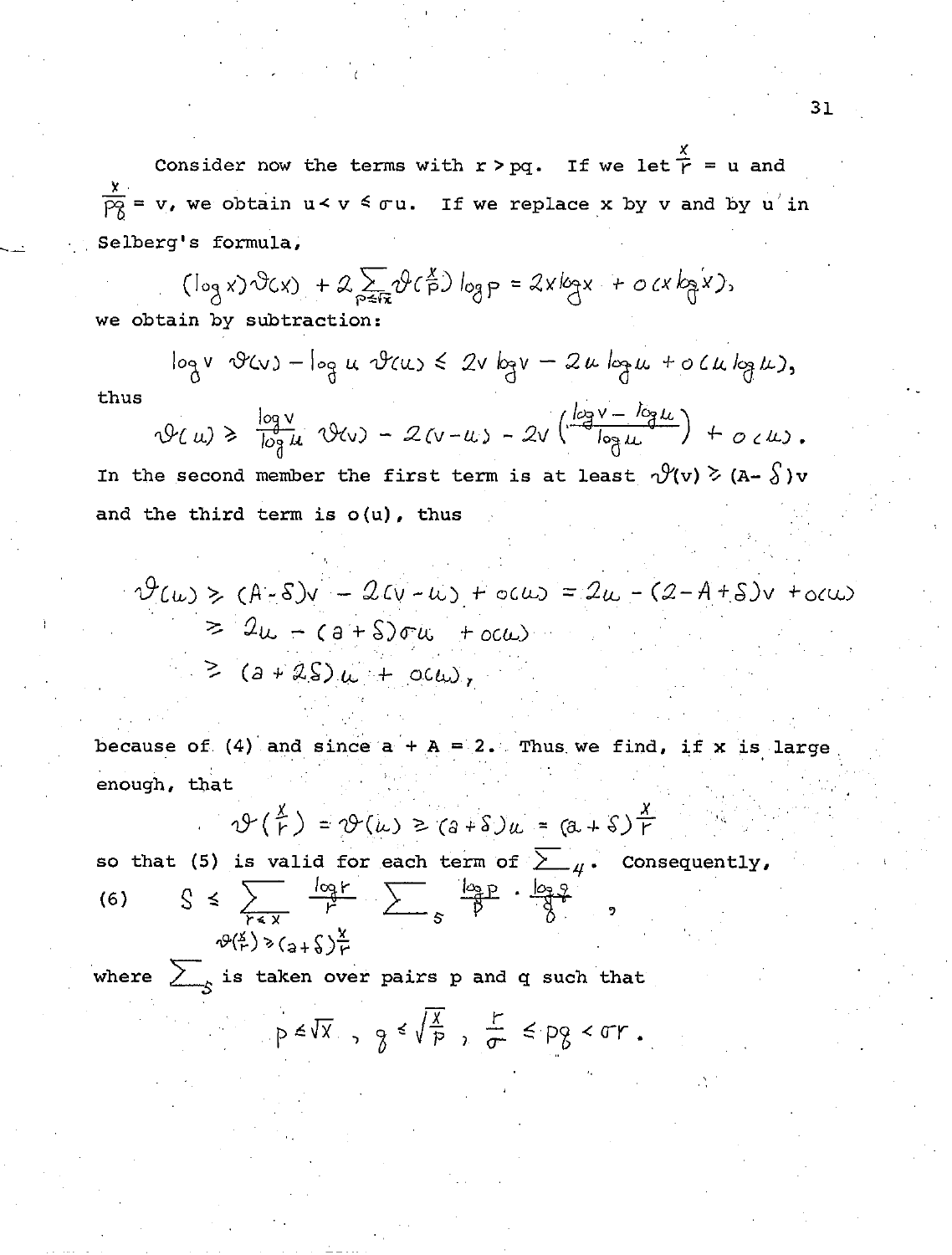We thus obtain

$$
\sum_{S} \log p \log \frac{1}{\sqrt{3}} \leq \frac{\sigma}{r} \sum_{p \leq \sqrt{x}} \log p \sum_{\gamma \leq \frac{\sigma r}{p}} \log \frac{1}{\gamma}
$$

 $\langle c_{1} \sum_{p \leq \sqrt{X}} \frac{\log p}{p} \rangle \langle c_{2} \log X, \rangle$ 

where c1, c<sub>2</sub> are positive constants conveniently chosen. ·consequently,

$$
S \leq c_2 \log x \sum_{r \leq x} \frac{|a_1 r}{r} = o(\log^2 x),
$$
  
0 $(\log^2 x)$ 

from Lemma 14. We now introduce the sum

$$
T = \frac{log p}{\frac{p}{p} \cdot \frac{log p}{p} \cdot \frac{p}{p} \cdot \frac{log p}{p}} \cdot \frac{log q}{p}
$$

which is at least equal to

$$
\sum_{\sqrt{N} \leq p \leq \sqrt{X}} \frac{\log p}{p} \cdot \sum_{\sqrt{N} \leq p \leq \sqrt{X}} \frac{\log p}{\delta} \cdot
$$

Each of these two factors has, from (3), at most the order of magnitude of log x, thus  $T > c_3$  log<sup>2</sup>x, where c3 is a positive number independent c

number Independent of x. If we let  

$$
\tau = \sum_{g} \frac{\log P}{P} \cdot \frac{\log P}{Q} + \sum_{g} \frac{\log P}{P} \cdot \frac{\log P}{Q}
$$

where each term of the latter sum satisfies

$$
p \leq \sqrt{x}, \quad g \leq \sqrt{\frac{x}{p}}, \quad \vartheta \left( \frac{x}{pq} \right) < (A - \delta) \frac{x}{pq}
$$

Lemma 15 shows that this sum equals o(log<sup>2</sup>x). Thus

$$
\sum_{3} \frac{1_{3}^{2} P}{P} \cdot \frac{1_{3}^{3} P}{P} \cdot \frac{1_{3}^{3} P}{P} \geq \frac{1}{2} c_{3} l_{3}^{2} x
$$

if x is large enough.

For a fixed value of  $x$ , we consider the prime pairs  $p$  and  $q$ in  $\sum_{3}$  for which  $\sum_{4} \frac{\log r}{r}$  takes the minimum value  $\mu$ . where  $\mu$  depends on x alone.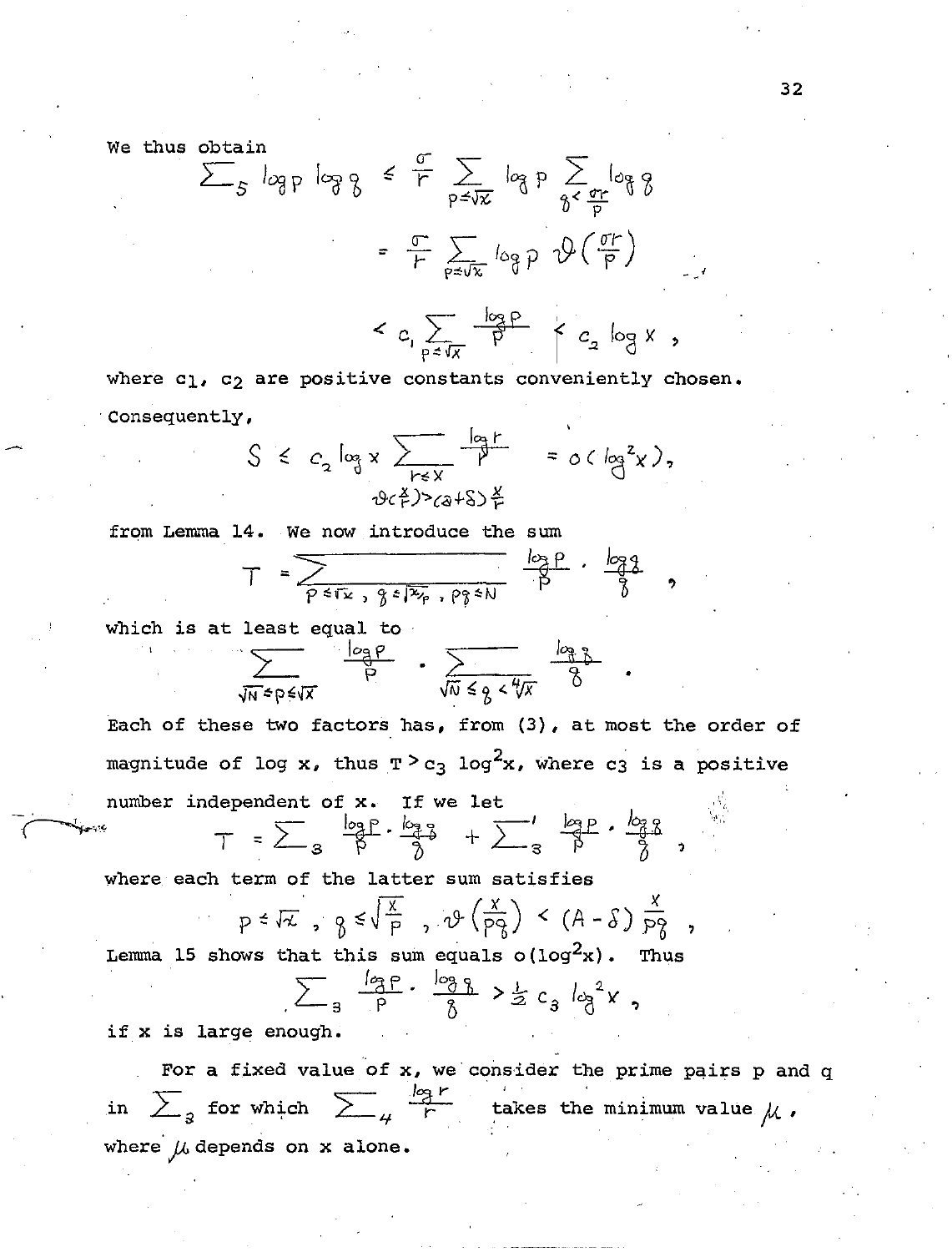Thus  $s \ge \mu \ge \frac{log p}{3}$   $\frac{log p}{p}$   $\frac{log 3}{8}$   $> \frac{1}{2} \mu c_3 log^2 x$ .

Comparing this result with  $(6)$ , we obtain  $(7)$ 

 $\mu = \sum_{\mu} \frac{\log r}{r} \longrightarrow 0$ .  $(7)$ 

Consequently to each positive  $\mathcal E$  and each natural number N there corresponds a number  $t = pq \geq N$  such that

> $\sum_{\substack{t \text{ odd}}} \frac{b_3 r}{f}$  <  $\varepsilon$ ,  $rac{1}{\sigma t} \sum_{t_{j_{\sigma} < r \leq \sigma^{\pm}}} \log r \leq \epsilon$ ,

thus

If N, thus also t, is large enough, we have

from which  $\vartheta(\sigma t) - \vartheta(\psi \sigma) < \varepsilon \sigma t$ .

 $\vartheta$  (ot)  $\geq$  (a - E) ot and  $\vartheta^{(t)}(\sigma)$  < (A + E)  $t/\sigma$ .  $(a-\epsilon)\sigma - \frac{A+\epsilon}{\tau} < \epsilon \mathbb{T}$ . Thus

This inequality holds for each positive number  $\epsilon$ , so that  $a\sigma^2 - A = 0$ .

Thus each positive number  $\sigma$  such that a  $\sigma < A$  satisfies also the inequality  $a\sigma^2 \leq a$ . This result gives nothing new if  $a = 0$ , but let us apply the fact that lim inf  $\frac{\partial \mathcal{C}(X)}{\mathcal{X}}$  is positive; that is, a is positive. Each number  $\sigma < \frac{A}{\Delta}$  possesses the property  $\sigma^2 < \frac{A}{a}$  . If  $\sigma \rightarrow {A \choose a}$  , we obtain  $(\frac{A}{a})^2 < \frac{A}{a}$   $\Rightarrow$  $\frac{A}{2}$  < 1 . Thus A = a = 1 since a  $\leq$  A and a + A = 2. Thus  $\lim_{x \to \infty} \frac{\sqrt{96x}}{x} = 1$  and therefore

$$
\lim_{x \to \infty} \frac{\pi(x)}{x / \log x} = 1
$$

 $Q.E.D.$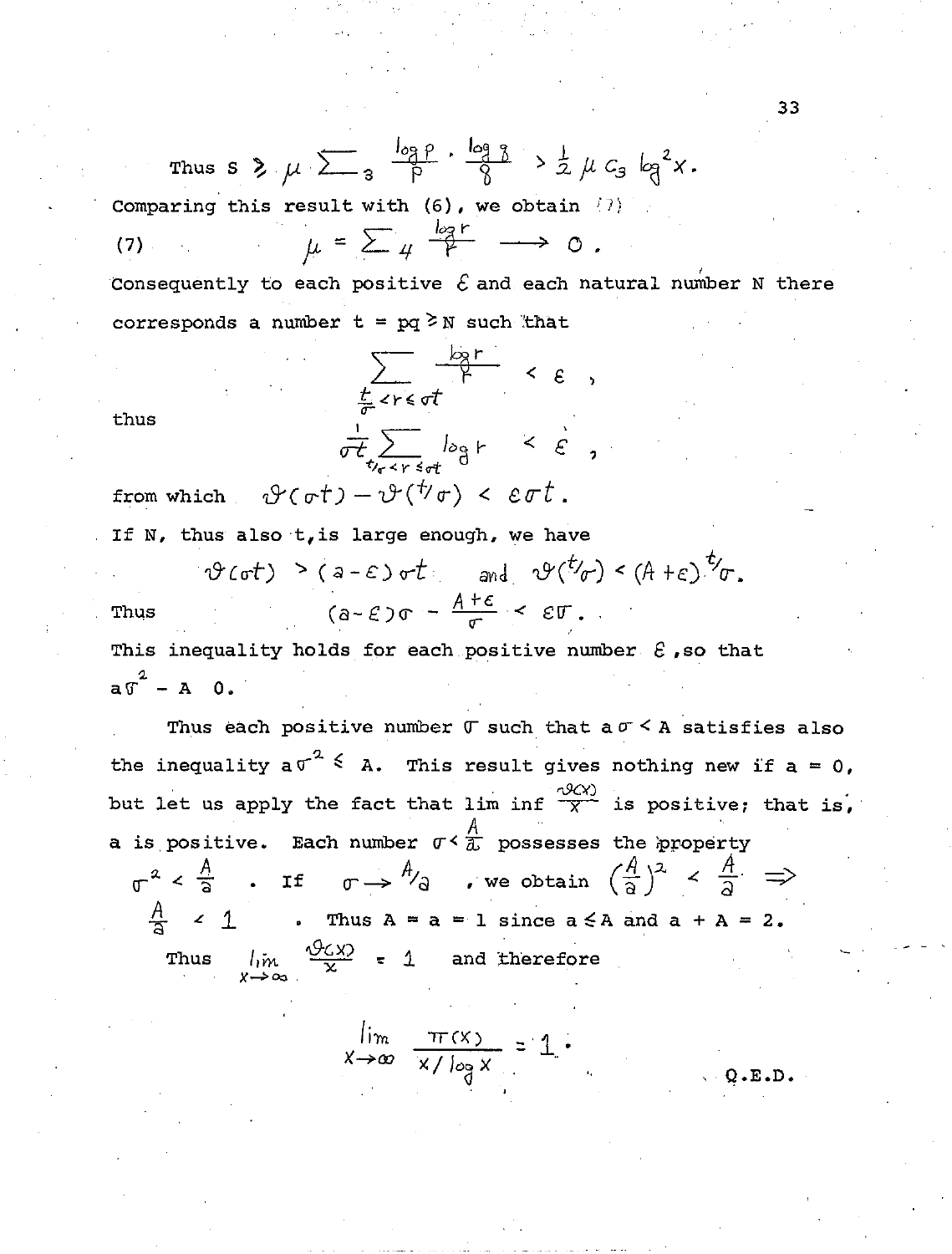It has lately been possible to improve the original proof given by Selberg and Erdös. The older versionsgave just the asymptotic equality

$$
\pi(x) \sim \frac{x}{\log x}
$$

without an estimate of the error term

$$
E(x) = \pi(x) - \frac{x}{\log x}.
$$

S.A. Amitsur, E. Bombieri, W.B. Jurkat, R. Breusch, and E. Wirsing have since given estimates for  $E(x)$  which approach the accuracy obtained by transcendental arguments. However, these recent elementary proofs become extremely sophisticated and the sharpest results are still obtainable by transcendental methods.